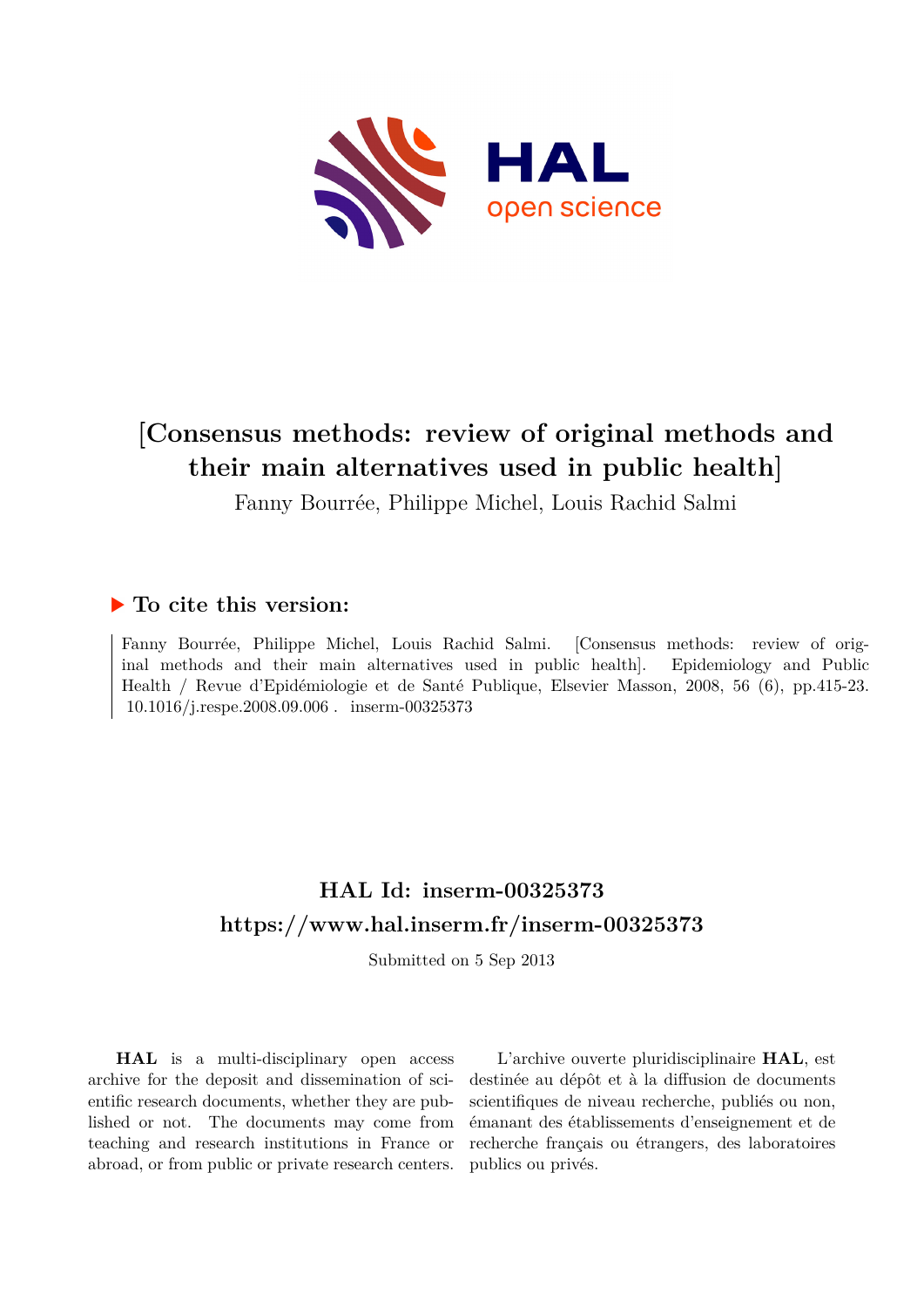# Méthodes de Consensus : Revue des Méthodes Originales et de leurs Grandes Variantes utilisées en Santé Publique

# **Consensus Methods: Review of Original Methods and their Main Alternatives used in Public Health**

F. Bourrée<sup>1</sup>, P. Michel<sup>1, 2</sup>, L. R. Salmi<sup>3, 4</sup>

<sup>1</sup> Laboratoire Santé Travail Environnement EA 3672, ISPED, Université Victor Segalen Bordeaux 2, Bordeaux (France)

<sup>2</sup> CCECQA, Pessac (France)

<sup>3</sup> Centre de Recherche INSERM « Épidémiologie et Biostatistique » (U987), ISPED,

Université Victor Segalen Bordeaux 2, Bordeaux (France)

<sup>4</sup> CHU de Bordeaux, Service d'information médicale, Bordeaux (France)

Auteur correspondant :

Philippe Michel, Comité de Coordination de l'évaluation clinique et de la qualité en

Aquitaine, Hôpital Xavier Arnozan, 33603 Pessac cedex

Tel: 05 57 65 61 35

Fax: 05 57 65 61 36

Email: philippe.michel@ccecqa.asso.fr

Titre courant : Méthodes de consensus utilisées en santé publique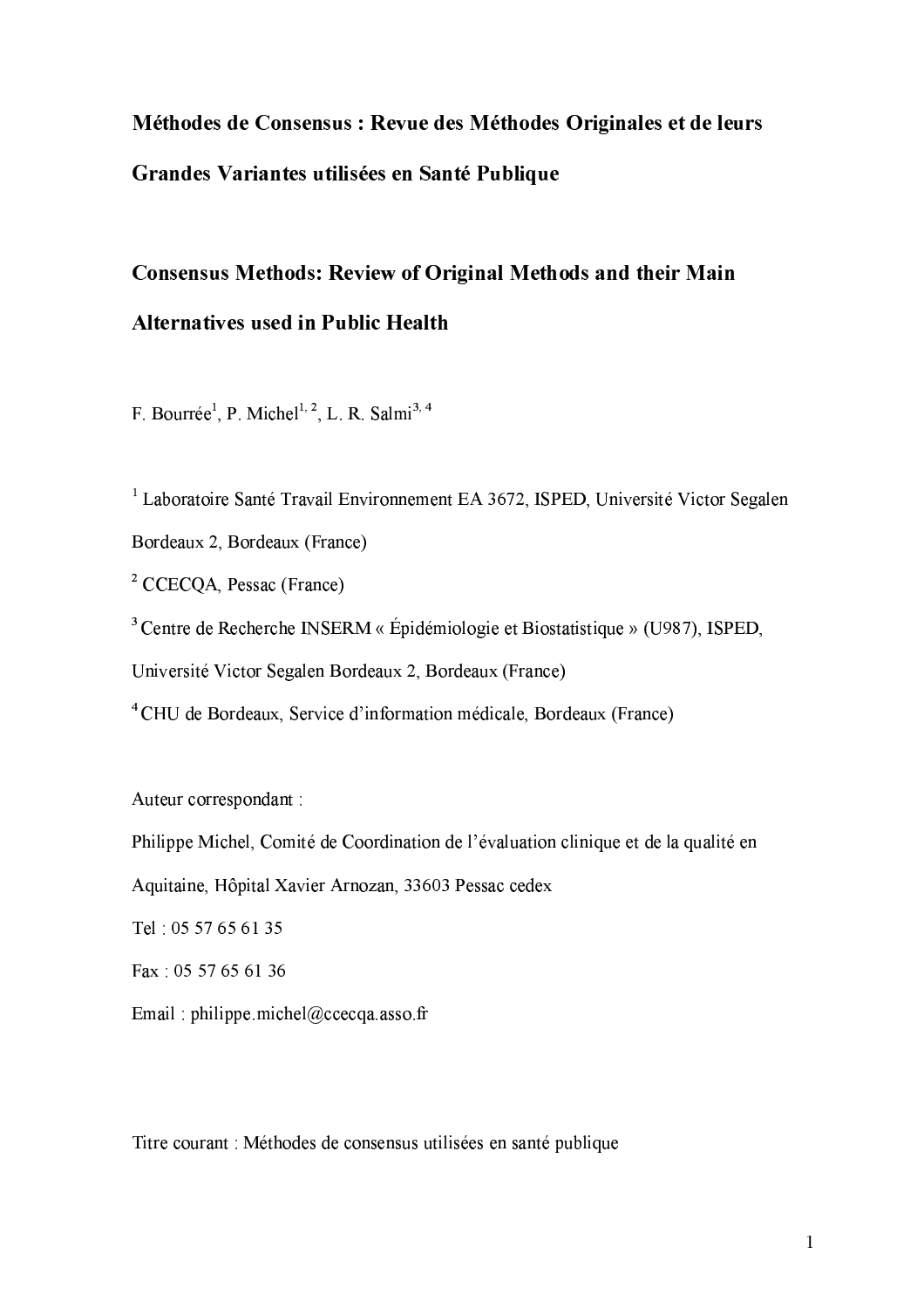#### **Summary**

#### **Background**

Consensus-based studies are increasingly used as decision-making methods, for they have lower production cost than other methods (observation, experimentation, modelling) and provide results more rapidly. The objective of this paper is to describe the principles and methods of the four main methods, Delphi, nominal group, consensus development conference and RAND/UCLA, their use as it appears in peer-reviewed publications and validation studies published in the healthcare literature.

#### **Methods**

A bibliographic search was performed in Pubmed/MEDLINE, Banque de Données Santé Publique (BDSP), The Cochrane Library, Pascal and Francis. Keywords, headings and qualifiers corresponding to a list of terms and expressions related to the consensus methods were searched in the the sauri, and used in the literature search. A search with the same terms and expressions was performed on Internet using the website Google Scholar.

#### **Results**

All methods, precisely described in the literature, are based on common basic principles such as definition of subject, selection of experts, and direct or remote interaction processes. They sometimes use quantitative assessment for ranking items. Numerous variants of these methods have been described. Few validation studies have been implemented. Not implementing these basic principles and failing to describe the methods used to reach the consensus were both frequent reasons contributing to raise suspicion regarding the validity of consensus methods.

#### Conclusion

When it is applied to a new domain with important consequences in terms of decision making, a consensus method should be first validated.

 $\overline{2}$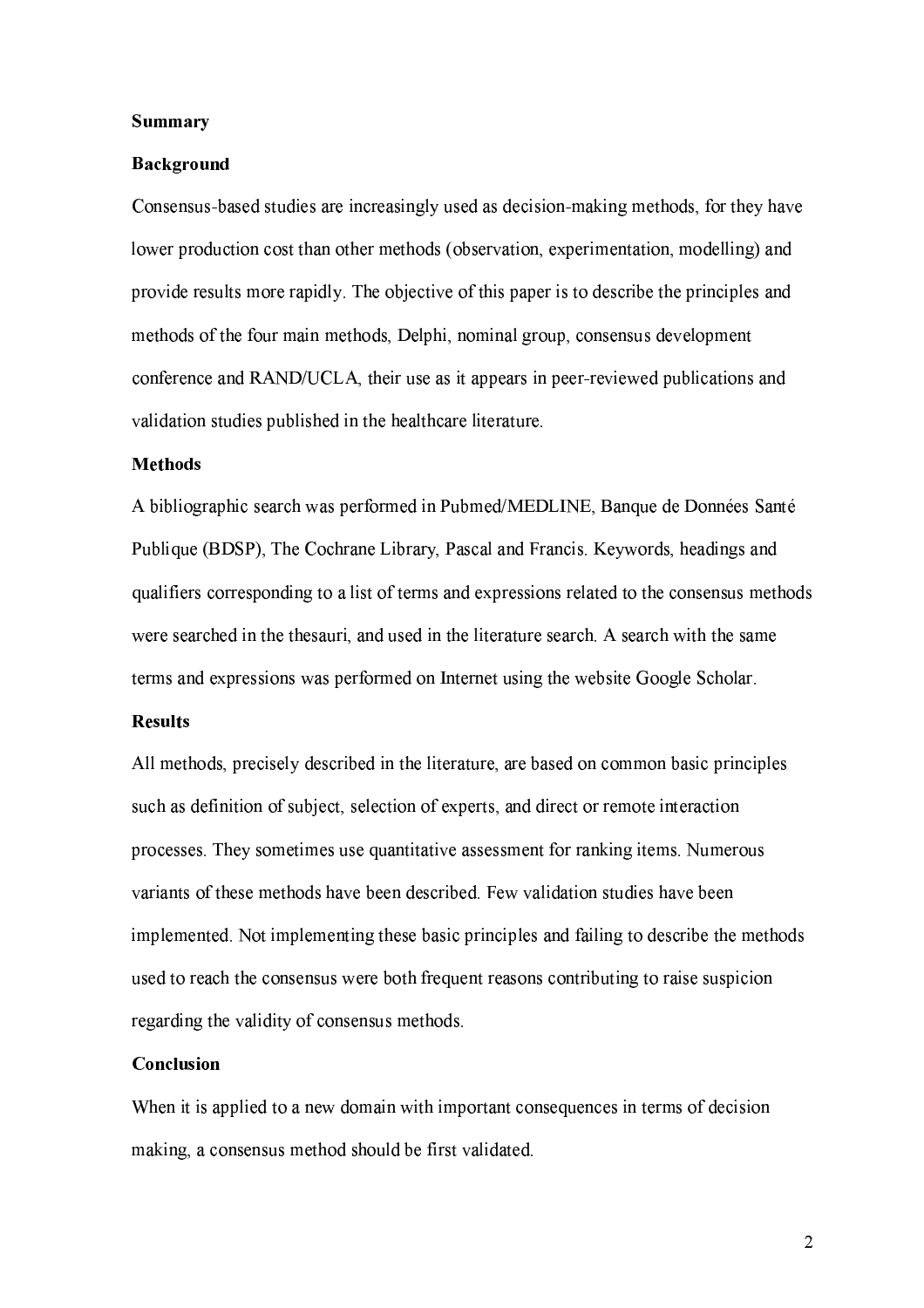Consensus. Delphi technique. Nominal group. Qualitative research. Consensus development conference.

#### Résumé

#### Position du problème

Par leur coût de production de connaissances souvent inférieur à celui d'autres méthodes (observation, expérimentation, modélisation) et la plus grande rapidité d'obtention des résultats, les études fondées sur des méthodes de consensus populaires d'aide à la décision. L'objectif de cet article est de présenter les principes et la méthode originale des quatre principales méthodes de consensus, Delphi, groupe nominal, conférence de consensus et RAND/UCLA, de décrire leur utilisation au travers des publications et de présenter les travaux de validation de ces méthodes dans le domaine de la santé.

#### **Méthodes**

Une recherche bibliographique a été effectuée dans Pubmed/MEDLINE, Banque de Données Santé Publique (BDSP), The Cochrane Library, Pascal et Francis. Une liste de termes et expressions relatifs aux méthodes a été établie, les descripteurs correspondants ont été recherchés dans les thésaurus et ont servi à réaliser la recherche. La même recherche a été effectuée sur Internet via le moteur de recherche Google Scholar.

#### **Résultats**

Toutes ces méthodes, précisément décrites dans la littérature, comprennent des principes fondamentaux communs tels que la définition du sujet, la sélection des experts et un processus d'interactions interpersonnelles directes ou à distance. La cotation, pour hiérarchiser les propositions, est parfois utilisée. Il existe de nombreuses variantes aux définitions originelles de ces méthodes mais peu de travaux de validation. Les variantes qui ne respectent pas les principes fondamentaux des méthodes, ou l'absence de description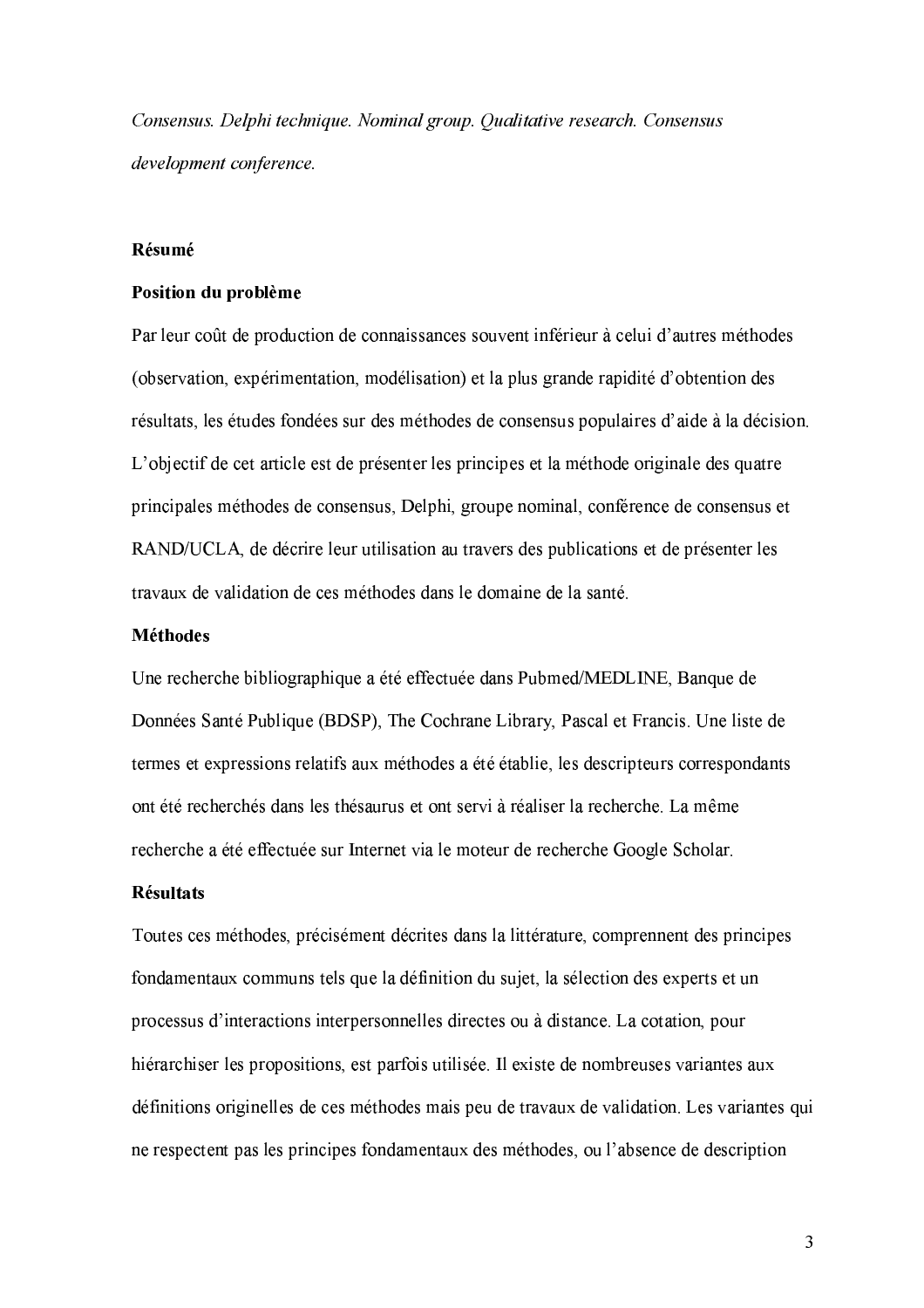précise du processus d'obtention du consensus dans les publications, contribuent aux interrogations souvent exprimées sur la validité de ces méthodes.

### Conclusion

Lorsqu'elles sont appliquées à un domaine nouveau avec des retombées importantes en termes d'aide à la décision, ces méthodes devraient faire l'objet d'une validation préalable.

- -.4- -1% '(1 !"#04 ( #0-#\*/2\*652% 14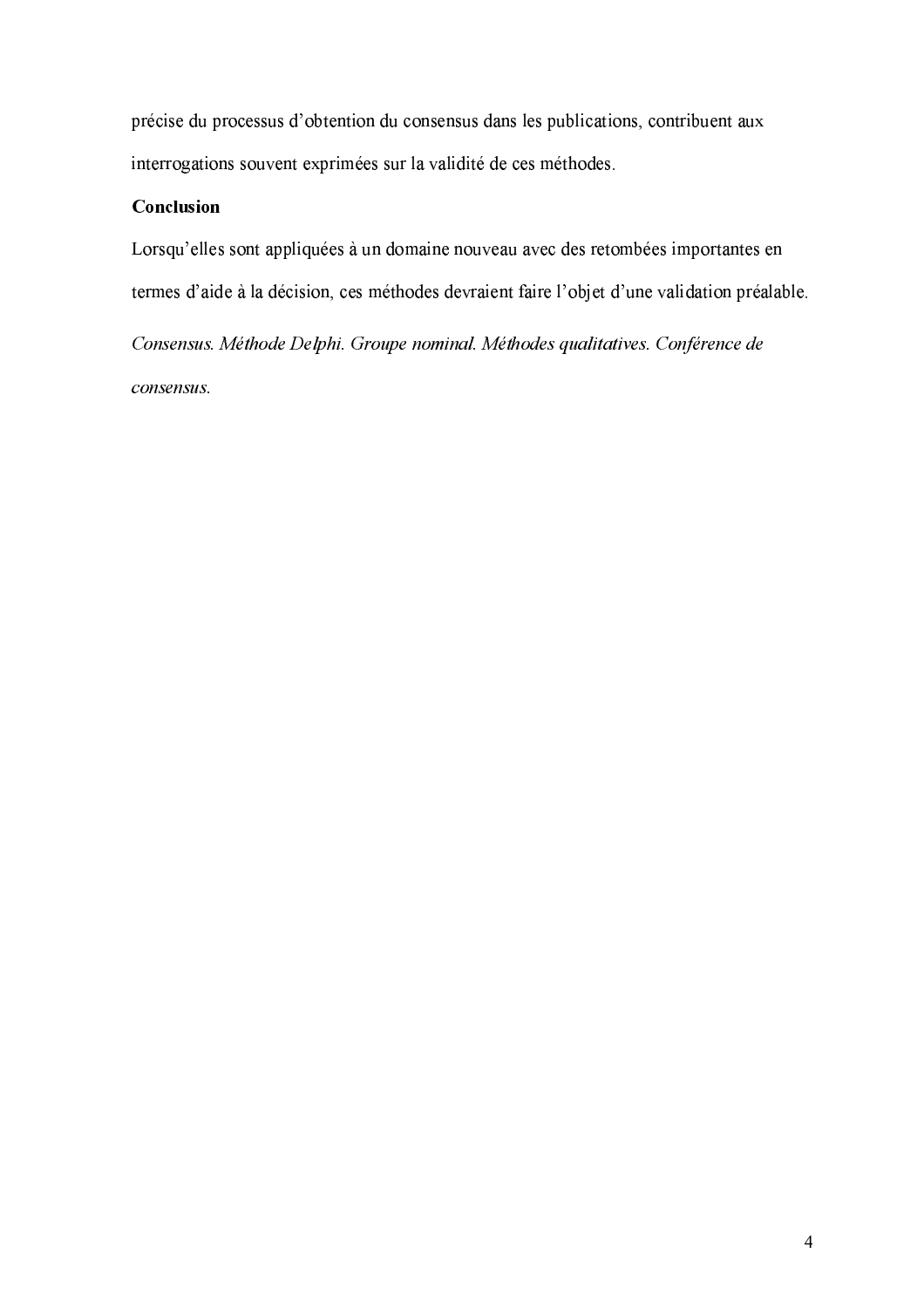#### 1. Position du problème

La production de connaissance en santé publique est fondée sur quatre approches : l'expérimentation, l'observation (avec ou sans maîtrise des déterminants de l'intervention évaluée), la modélisation et le consensus. Un consensus est défini comme un accord général, tacite ou exprimé d'une manière formelle, parmi les membres d'un groupe [1]. Le consensus correspond à un accord sur quelque chose, mais ne signifie pas nécessairement l'accord total de tous sur tout, c'est-à-dire l'unanimité. Le consensus tend à faire cohabiter les différences, non à les éliminer. Le consensus, comme méthode de production de connaissance ou de prise de décision, met l'accent sur l'importance de l'opinion de chaque participant et permet d'exprimer un résultat qui ne fait pas l'objet d'une opposition formelle. Seules les méthodes formalisées, regroupées sous le nom de méthodes de consensus, permettent de limiter les biais issus de la confrontation des acteurs réunis pour générer ou synthétiser des connaissances.

En santé publique, ces méthodes sont le plus souvent utilisées pour prendre des décisions, générer des idées ou hiérarchiser, dans des situations où les informations fondées scientifiquement manquent ou lorsqu'il y a un surplus d'informations contradictoires [2]. Bien que ces méthodes soient fondées sur l'implication d'un groupe de participants souvent définis comme « experts », les méthodes de consensus ne sont pas réservées à la consultation d'autorités scientifiques du domaine concerné [3-5]. L'expert est toute personne ayant une bonne connaissance pratique, politique, légale ou administrative d'un sujet précis et ayant une légitimité suffisante pour exprimer un avis représentatif du groupe d'acteurs auquel elle appartient.

Les objectifs principaux de cet article étaient d'identifier les textes fondateurs décrivant les quatre méthodes de consensus employées dans le domaine de la santé (Delphi, groupe nominal, conférence de consensus et RAND/UCLA), de décrire les domaines d'application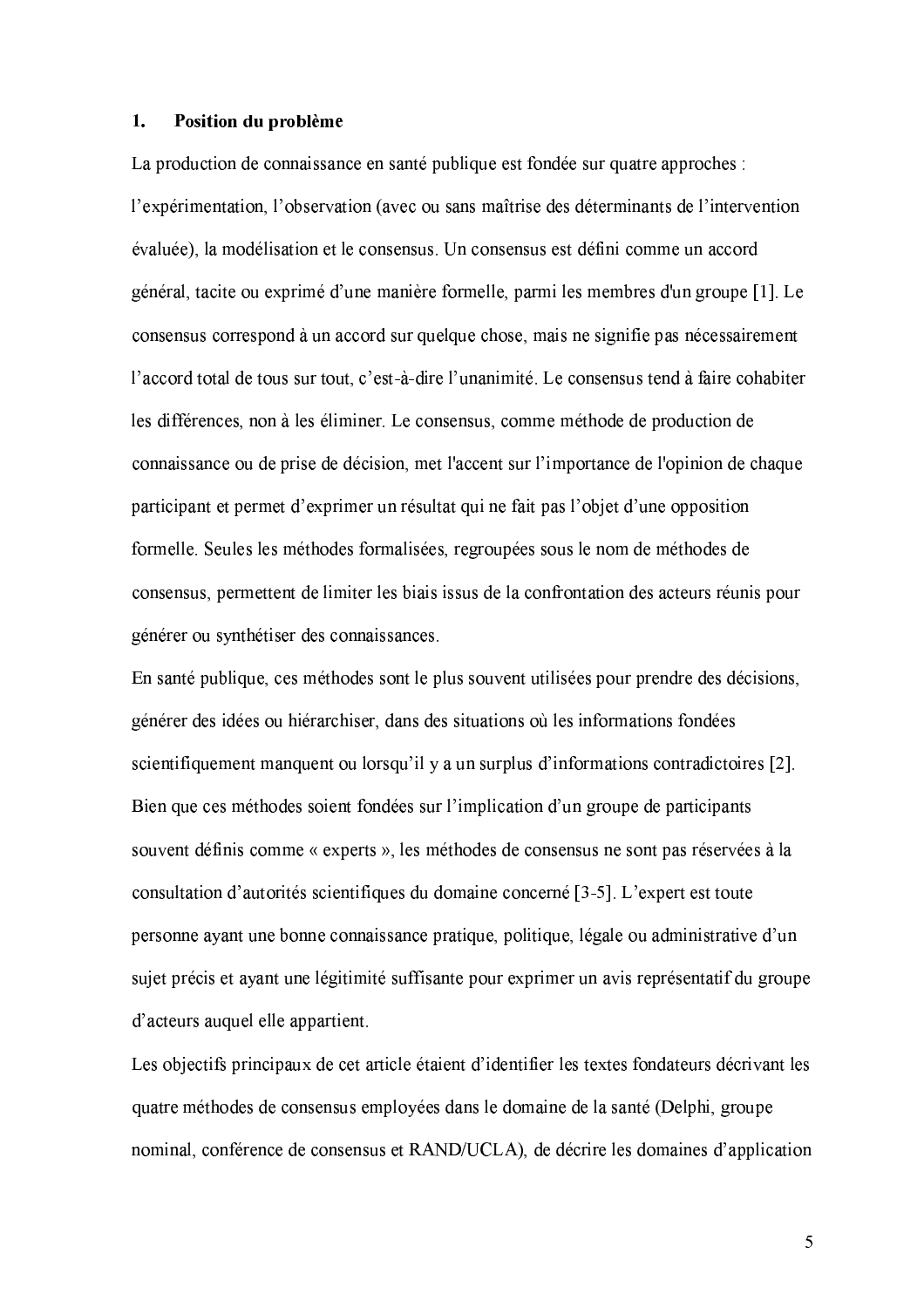de chacune des méthodes ainsi que les variantes utilisées au travers d'articles illustratifs présentant des applications des méthodes.

#### $\overline{2}$ . Méthode

Stratégie de recherche. Une recherche systématique a été réalisée dans les bases de données Pubmed/MEDLINE, Banque de Données Santé Publique (BDSP), The Cochrane Library, Pascal et Francis, sans restriction de dates. Ces bases de données correspondaient à la couverture thématique du sujet étudié. Les articles sélectionnés étaient publiés en français ou en anglais. Les articles ne traitant pas d'un sujet de santé publique n'ont pas été retenus. Nous avons défini des termes et expressions correspondants au sujet de notre étude : Delphi, « nominal group », « consensus conference », « RAND UCLA ». A partir des thésaurus utilisés dans chaque banque de données, nous avons déterminé les descripteurs correspondants aux termes et expressions définis dans notre recherche. Dans ces thésaurus, nous n'avons pas trouvé de descripteurs pour les expressions « nominal group » et « RAND UCLA ». L'expression « consensus conference » est définie comme un type d'article dans la base de données Pubmed/MEDLINE : Consensus Development Conference.

Les articles identifiés ont été sélectionnés si ces termes ou expressions apparaissaient dans le titre ou le résumé. Cette restriction a permis de cibler prioritairement les articles décrivant les méthodes de consensus étudiées et d'exclure les articles présentant des résultats d'études ayant utilisé une méthode de consensus sans que celle-ci soit suffisamment mise en avant dans la publication. La même recherche a été effectuée dans les différentes bases de données et les doublons ont été éliminés. Une recherche a aussi été effectuée sur Internet via le moteur de recherche Google Scholar avec les mêmes termes et expressions. Les références citées dans les articles sélectionnés ont été étudiées pour rechercher des articles similaires supplémentaires.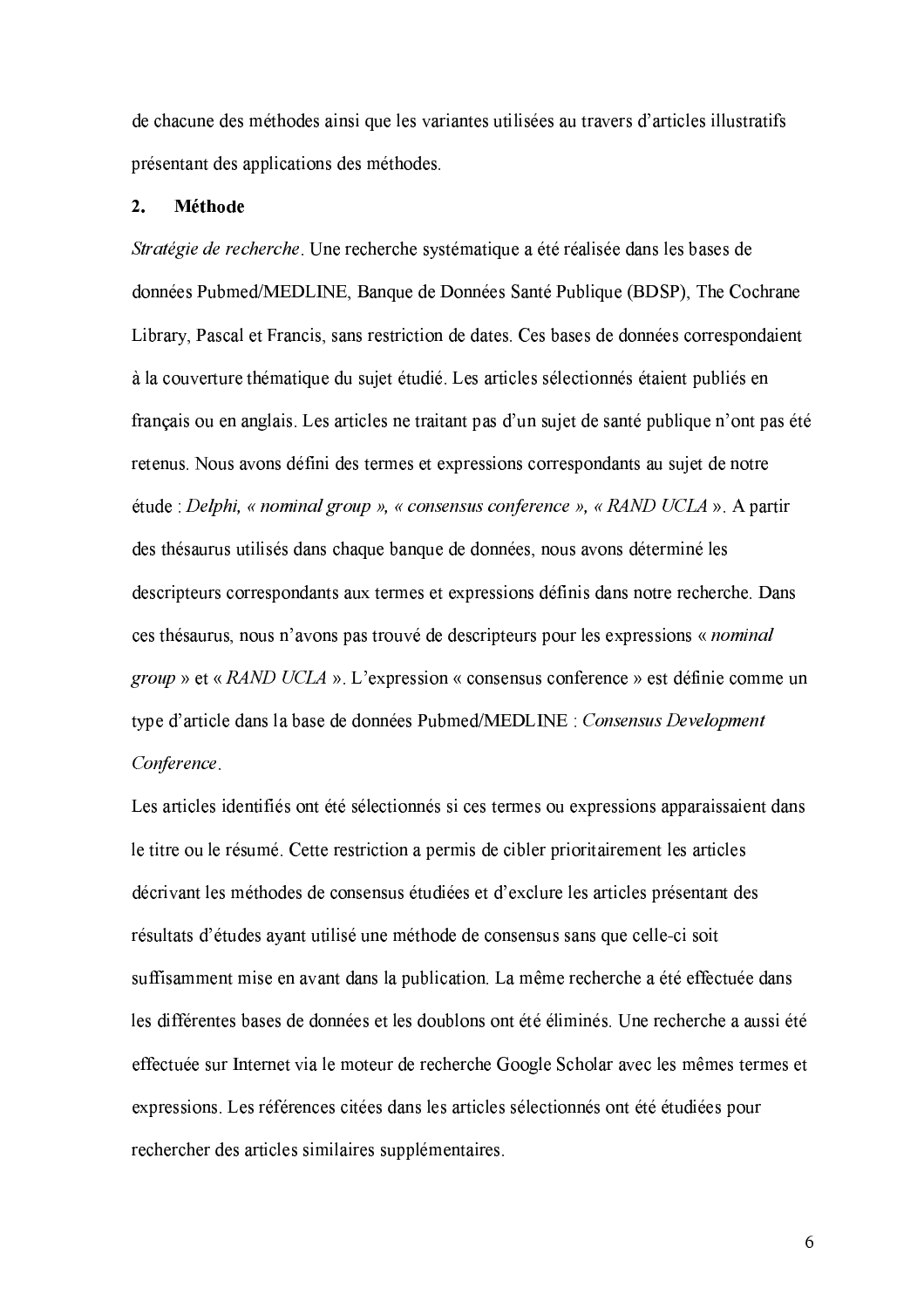Critères d'inclusion. La recherche était fondée sur une sélection d'articles suivant deux types distincts de publications. Tous les articles présentant une description détaillée de la méthode et des fondements des méthodes de consensus ont été inclus (articles méthodologiques). Parmi les articles dont l'objectif principal était de présenter une application et les résultats de la méthode de consensus utilisée dans un domaine particulier (articles de méthodologie appliquée), seuls ceux dont le texte était en accès libre, c'est-àdire les articles dont les textes étaient mis à disposition en intégralité et sans contrepartie financière, ont été étudiés et ont servi à illustrer les différents domaines d'application et les différentes variantes des méthodes étudiées. Lorsque cela était nécessaire, notamment pour la description de variantes des méthodes de consensus, les articles concernés ont été acquis même s'ils n'étaient pas en accès libre.

Analyse des articles et lecture critique de la qualité des articles. La pertinence des articles, compte tenu des objectifs, a été évaluée par un des auteurs. Celle-ci a été appréciée en fonction du niveau de description de la méthode. Un article était analysé lorsque le processus d'atteinte du consensus était suffisamment décrit pour pouvoir juger de l'écart par rapport à la méthode décrite dans les articles de référence. Compte tenu des objectifs, nous n'avons pas pris en compte les résultats proprement dits des études mais seulement la description et l'utilisation des méthodes de consensus.

Analyse des données et présentation des résultats. En accord avec les objectifs et avec la nature des données, les résultats sont présentés sous format textuel. Les articles méthodologiques ont permis de présenter les fondements et les étapes méthodologiques des méthodes de consensus. Les articles de méthodologie appliquée ont permis d'illustrer les domaines d'utilisation de ces méthodes ainsi que les variantes utilisées. Seuls quelques articles de méthodologie appliquée identifiés pour chacune des méthodes de consensus sont référencés comme exemples dans cet article.

 $\overline{7}$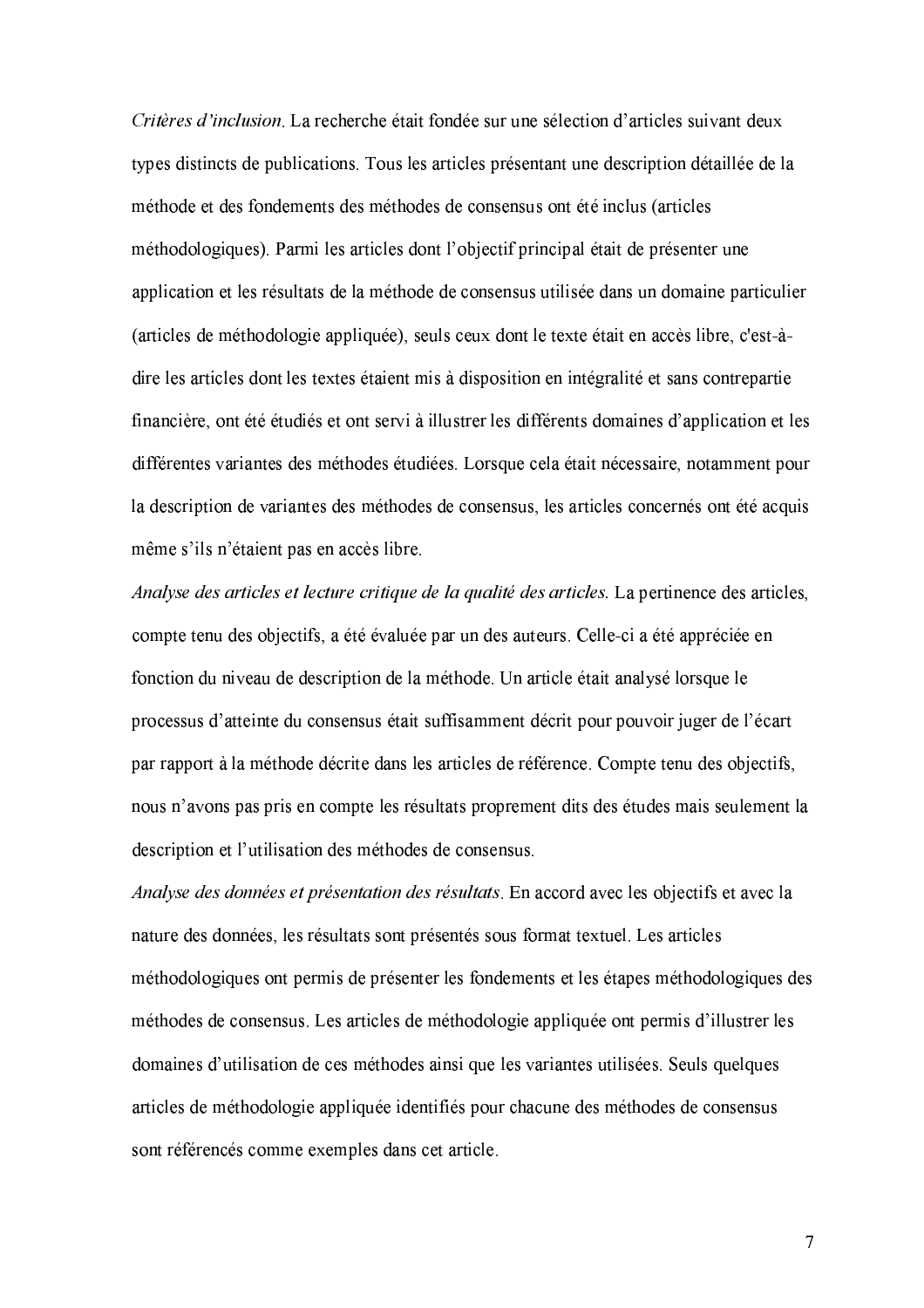#### 3. **Résultats**

#### 3.1 La méthode Delphi

#### 3.1.1 Historique

La méthode Delphi tient son nom de l'oracle de Delphes qui, représenté par la Pythie, permettait aux grecs de venir interroger les divinités au travers de la prophétesse [6]. La méthode Delphi a été initiée par la RAND Corporation (une contraction de l'expression Research and Development), organisme californien sans but lucratif, dont la mission est d'accompagner les décisionnaires de différents domaines en appliquant des outils d'analyse et de recherche. La méthode a été initialement appliquée dans le cadre du « projet de Delphes » qui visait à décrire les tendances de développement à long terme de la science et des technologies (les percées scientifiques, le contrôle des populations, les progrès de l'espace, la prévention des guerres et les systèmes d'armes) [7].

#### 3.1.2 Objectifs et grands principes

L'objectif de la plupart des applications de la méthode Delphi est d'apporter l'éclairage des experts sur des zones d'incertitude, en vue d'une aide à la décision [8]. La méthode Delphi est un exercice de communication de groupe, qui permet de rassembler et de synthétiser la connaissance d'un groupe de participants géographiquement dispersés et qui ne se réunissent jamais [9]. L'interrogation individuelle des participants se fait par des questionnaires successifs, rédigés par les organisateurs de l'étude ; dans le cas de questions à réponse fermée, une échelle de cotation de l'accord peut être utilisée [10].

Les caractéristiques fondamentales de la méthode sont [11] :

- l'anonymat : les participants n'ont pas connaissance de l'identité des autres, afin d'éviter les phénomènes de dominance, d'autorité ou d'affiliation.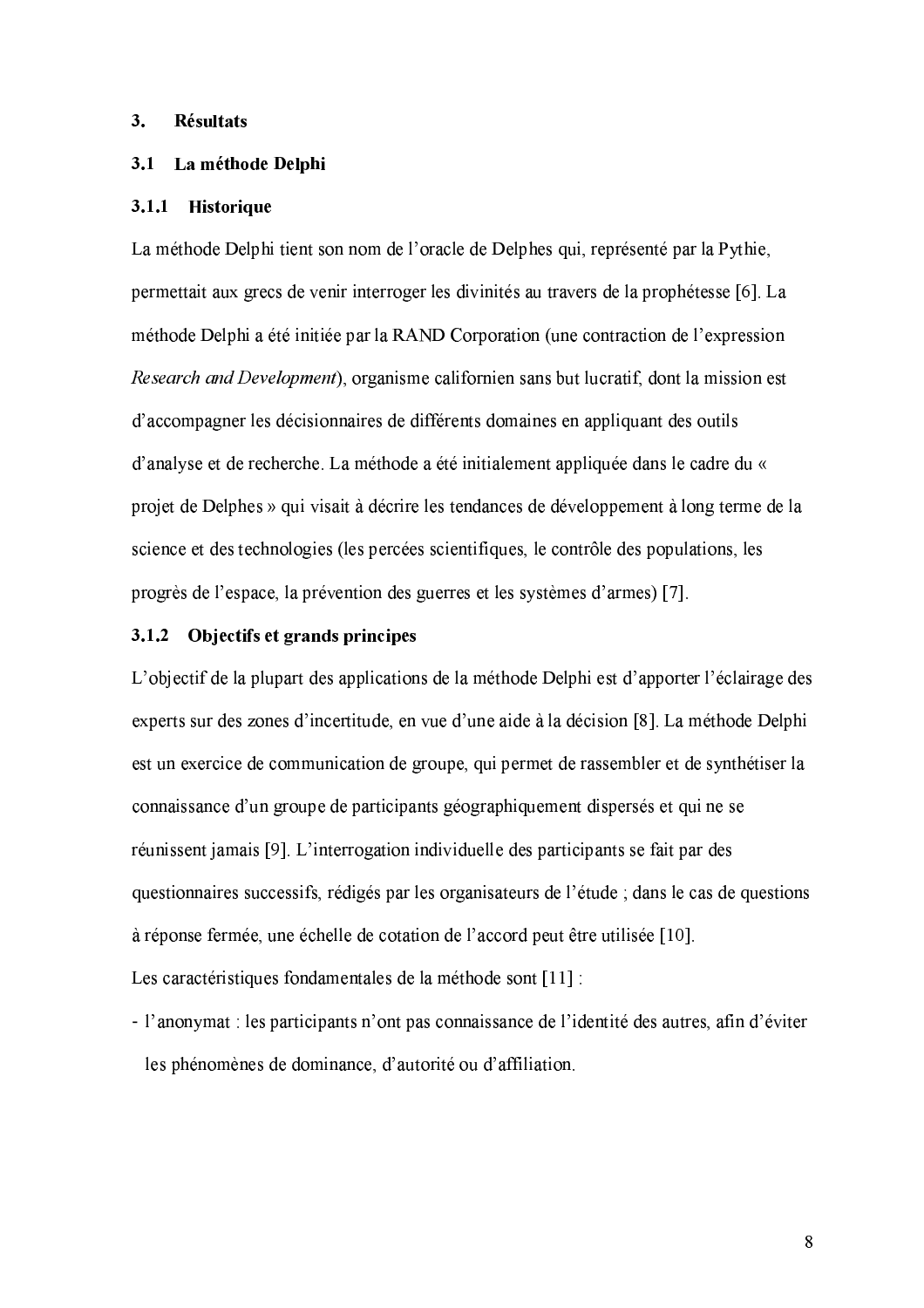- l'itération avec remontées contrôlées : les experts sont sollicités à plusieurs reprises. Avant chaque tour, ils recoivent les résultats obtenus au précédent tour afin de confronter leur avis à celui des autres participants.
- l'analyse quantifiée des réponses du groupe : les membres ayant des avis correspondants aux extrêmes (totalement en accord ou totalement en désaccord) sont invités à donner une justification supplémentaire aux autres membres du groupe.

#### 3.1.3 Étapes de réalisation

La méthode suit quatre grandes étapes [12]:

La formulation du problème : c'est une étape fondamentale tant pour la rédaction des questionnaires que pour le choix des experts [13]. Cette phase consiste à définir avec rigueur et précision l'objet (défini comme le problème à examiner et les grands questionnements liés à ce problème) sur lequel portera l'étude, pour éviter d'entraîner les experts dans un processus dont le thème évolue au fur et à mesure.

Le choix des experts : pour éviter la mise en question future du processus, les experts sont choisis pour leur connaissance de l'objet et pour couvrir la variété des parties prenantes. Le nombre minimum de participants pour assurer la validité du résultat dépend de l'objet de l'étude : un groupe de 4 participants suffit parfois [14] mais des groupes de 10 à 15 participants sont habituellement constitués.

L'élaboration du questionnaire : les questions doivent être ciblées, précises et permettre des réponses fermées. Dans ce cas, chaque participant répond à chaque question à l'aide d'une échelle de cotation allant classiquement de 1 à 9, de l'existence « d'un désaccord complet » ou d'une « absence totale de preuve » ou d'une « contre indication formelle » (coté 1) à l'existence « d'un accord complet » ou « d'une preuve formelle » ou « d'une indication formelle  $\gg$  (coté 9).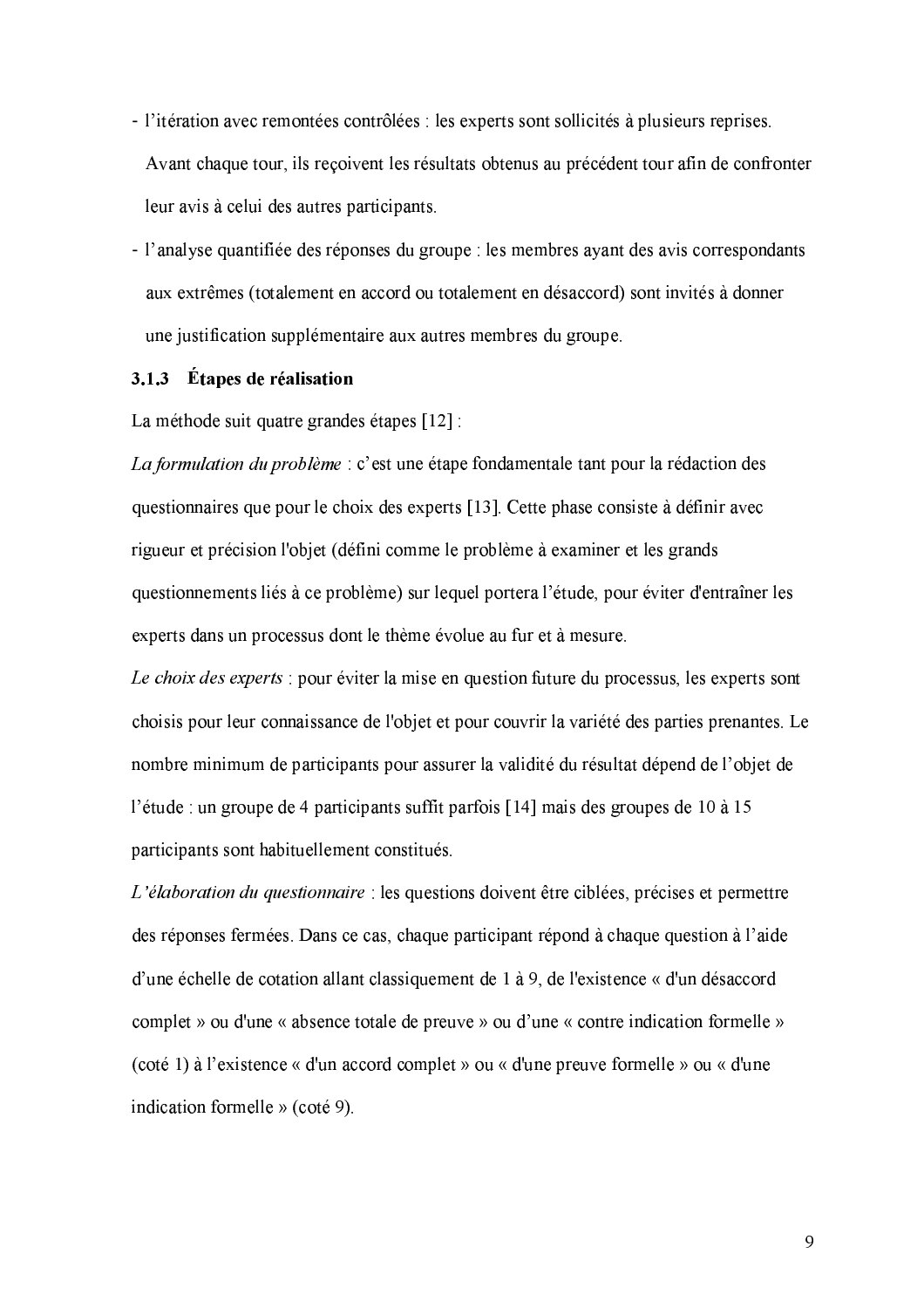L'administration du questionnaire et le traitement des résultats : le questionnaire de départ est administré par courrier (physique ou électronique) aux experts. Le même questionnaire servira de fil conducteur à tout l'exercice; il sera enrichi, à chaque tour, des résultats et commentaires générés par le tour précédent. Au deuxième tour de questionnaire, les experts reçoivent les résultats du premier tour et se prononcent à nouveau sur le questionnaire, en avant connaissance des réponses des autres membres du groupe. Les participants peuvent maintenir leur réponse ou bien la modifier ; si leur nouvelle réponse dévie fortement de la moyenne du groupe, ils doivent la justifier. Ce tour peut être réitéré autant de fois que nécessaire pour obtenir une convergence des réponses ou bien d'identifier les discordances. Le retour d'information aux participants comprend les opinions consensuelles médianes et la dispersion des opinions autour de cette médiane, cette dispersion pouvant être interprétée à l'aide des justifications et commentaires recueillis auprès des experts.

### 3.1.4 Application de la méthode dans la littérature

Nous avons retrouvé 2 051 articles dans les bases de données avec le terme Delphi (descripteurs identifiés par MeSH Database Delphi Technique; Delphi Study; Delphi Technic et par Thesaurus Santé Publique version 4 Méthode Delphi). Parmi ces 2051, 1986 ont été exclus car insuffisamment précis sur la méthode d'obtention du consensus ou n'étaient pas en accès libre. Parmi les 65 articles retenus, 9 étaient des articles méthodologiques [2, 6-13] et 56 des articles de méthodologie appliquée. La méthode Delphi est utilisée dans le cadre de la production de connaissance et dans la prise de décision, dans des domaines variés (orientation des stratégies en santé publique [15], éducation liée à la santé [16], priorités de prévention [17], définition de pratiques professionnelles et leur amélioration [18], évaluation de la qualité des soins et des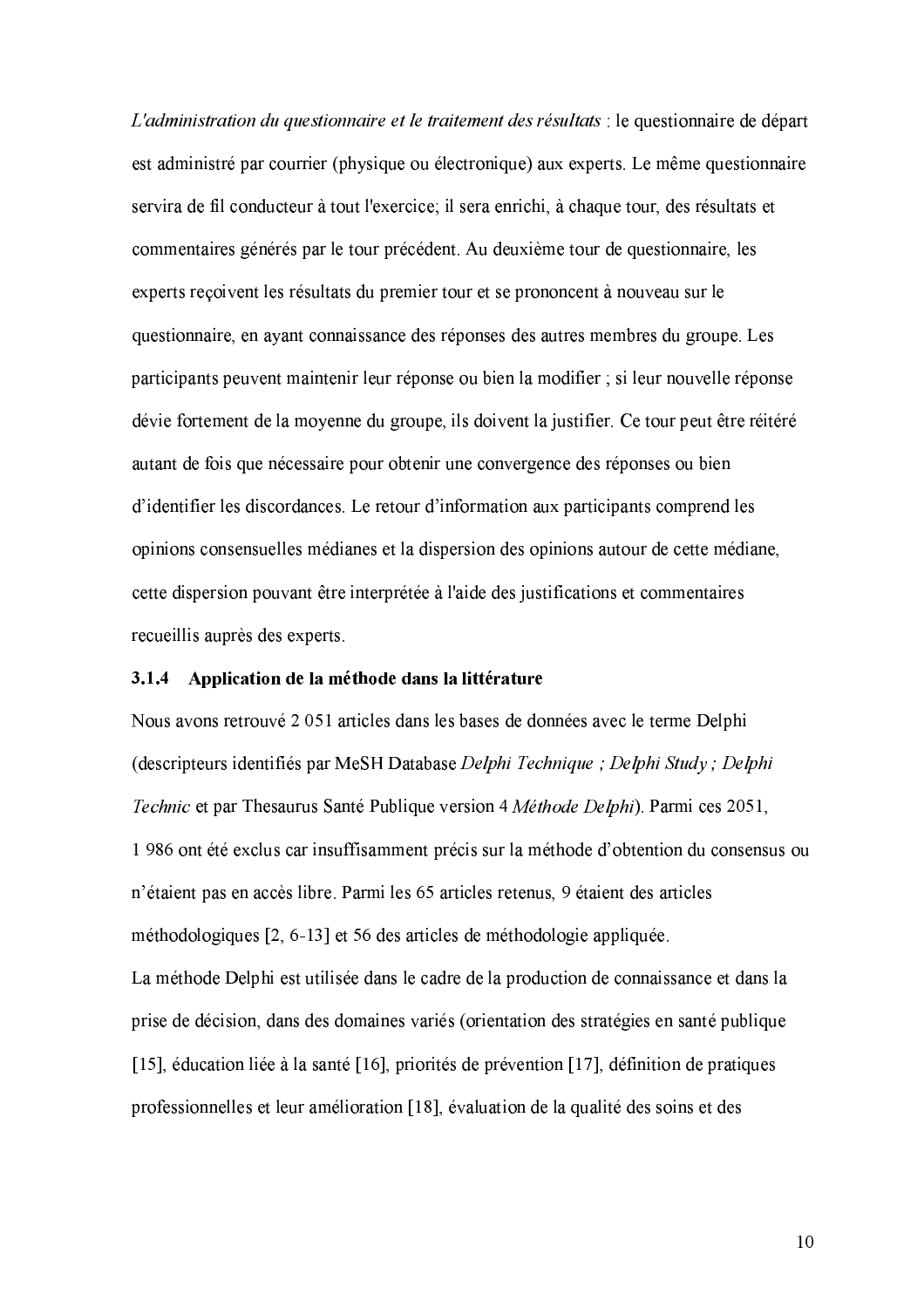pratiques médicales [19]) ou dans le domaine de l'épidémiologie et la recherche clinique  $[20]$ .

Parmi les 56 articles de méthodologie appliquée, 27 études utilisaient une variante de la méthode (terme utilisé : « *modified Delphi* »). Les étapes soumises à des adaptations sont principalement : le nombre de tour de questionnaires d'emblée limité à deux [21], le fait d'intégrer une rencontre des participants (comme le mini-Delphi qui propose une application en temps réel de la démarche [22]), les objectifs à atteindre (aboutir à un consensus, à la plus large gamme d'opinions possible, à la prise de décisions des intervenants malgré leurs intérêts divergents ou à la création d'idées et d'objectifs communs comme la méthode de l'Imen-Delphi [23, 24]).

#### 3.2 La méthode du groupe nominal

#### 3.2.1 Historique

La technique du groupe nominal a été créée par deux chercheurs américains, André Delbecq et Andrew Van de Ven, à la fin des années 60 [25]. La méthode a été initialement préconisée pour des problèmes nécessitant la genèse ou la hiérarchisation d'informations  $[26]$ 

#### 3.2.2 Objectifs et grands principes

Cette méthode a été utilisée pour analyser un problème, explorer un champ de connaissance, faire une synthèse globale d'une question, planifier et mettre en place des activités, procéder à l'évaluation d'une intervention, établir des priorités ou hiérarchiser des actions. Certains préconisent d'utiliser la technique du groupe nominal lorsqu'il est possible de réunir les participants et que l'urgence des problèmes ou le rapprochement des échéances exigent des réponses immédiates [2].

Le principe est de récolter des informations en classant une série d'items ou de questions au cours d'une réunion. Cette réunion est animée par un coordinateur [27] soit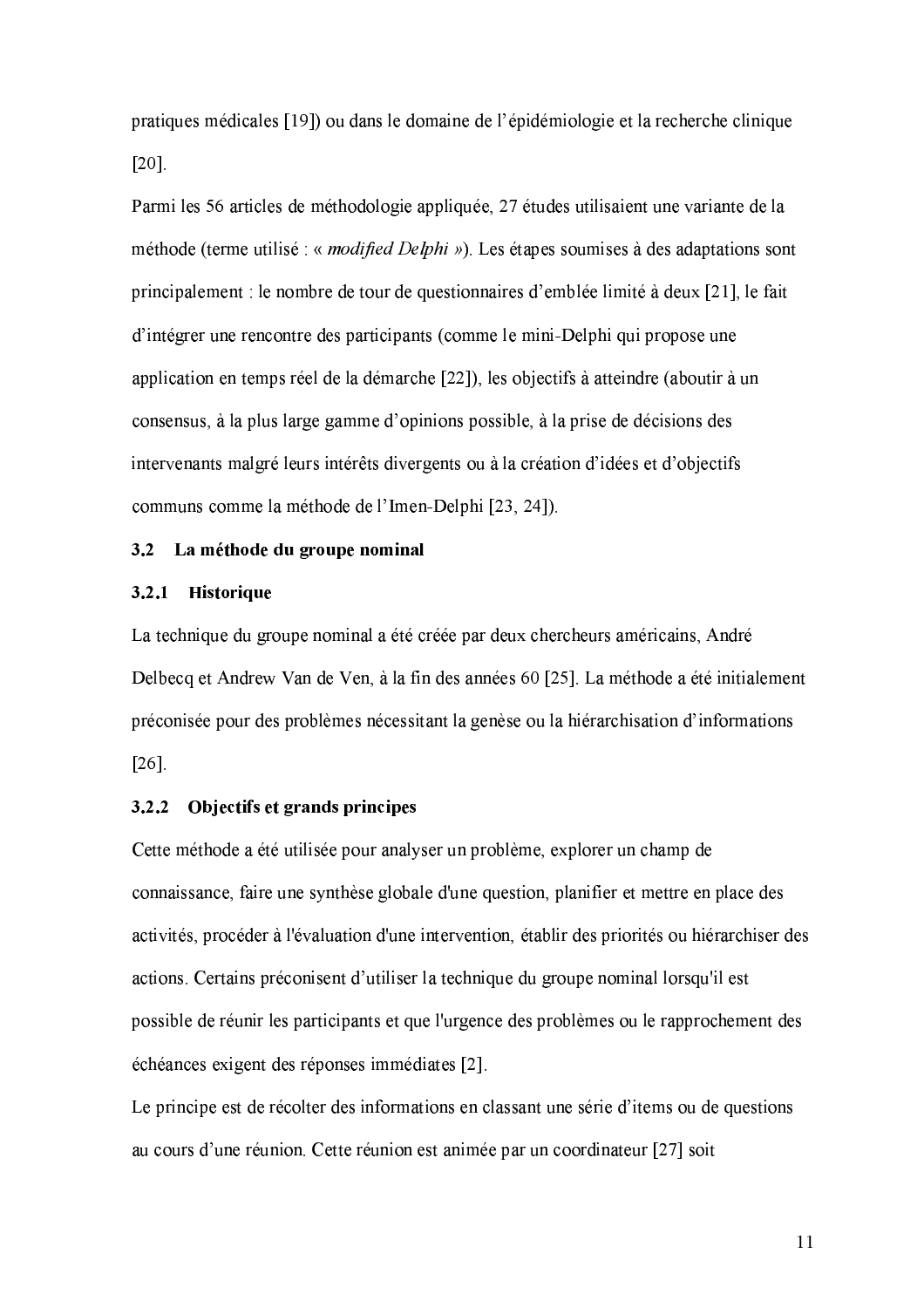professionnel du sujet traité [25] soit sans expertise dans le domaine [28]. Les interactions se font essentiellement entre le coordinateur et chaque membre du groupe pour éviter les phénomènes de dominance. Cinq à neuf personnes participent, mais il est possible d'aller jusqu'à quinze, si le sujet de discussion n'est pas trop compliqué. S'il y a plus de participants, il est préférable de les diviser en plusieurs groupes.

#### 3.2.3 Étapes de réalisation

Génération silencieuse des idées. L'animateur distribue aux participants une feuille sur laquelle la question est écrite. Après quelques minutes, chacun note sur sa feuille le plus grand nombre d'idées durant environ cinq minutes. Le travail se fait individuellement et en silence.

Enoncé des idées. L'animateur demande à chaque participant, à tour de rôle, de communiquer la première réponse inscrite sur sa feuille. Au fur et à mesure, il écrit les réponses sur un tableau. Il y a autant de tours de table que de réponses à exprimer. Son tour venu, chaque participant communique une seule idée. Si une personne considère qu'une de ses idées a déjà été exprimée par un autre participant, elle passe à la suivante. Lors de cette deuxième étape, il faut éviter les critiques et limiter les discussions et commentaires. Les idées deviennent la propriété du groupe et l'animateur numérote les idées en les écrivant. Discussion et tour de table. Tous les énoncés étant bien en vue au tableau, les idées sont clarifiées les unes après les autres. Il s'agit de vérifier que tous les participants attribuent le même sens aux énoncés et que la logique qui sous-tend chaque opinion est bien comprise. Il appartient au groupe de clarifier les idées exprimées et non à la personne qui les a énoncées. Il est important de répartir le temps le plus également possible entre les énoncés. Cotation et hiérarchisation des idées. La discussion de groupe est suivie de la cotation individuelle de l'importance relative des énoncés. L'objectif étant de retenir un nombre préalablement défini d'énoncés (par exemple 5), chaque participant attribue cinq points à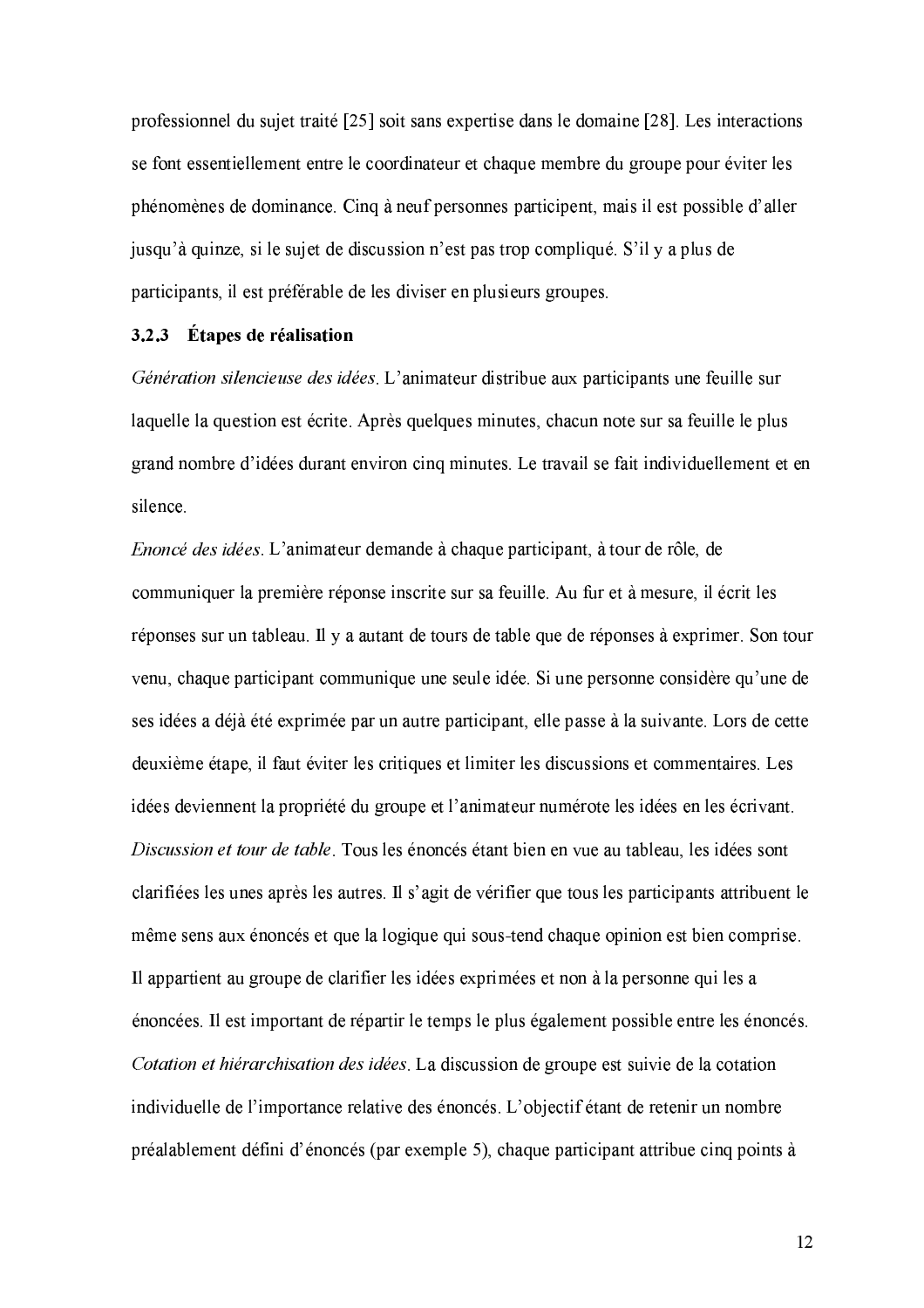l'énoncé jugé le plus important des cinq et un point au moins important. Les énoncés qui reçoivent le plus grand nombre de points constituent les priorités du groupe. Compilation des résultats. L'animateur comptabilise les points obtenus par chaque énoncé. Deux étapes peuvent être ajoutées (notamment lorsque le nombre de participants est important) une discussion des résultats du vote ou une ultime cotation pour départager des énoncés ex aequo.

#### 3.2.4 Application de la méthode dans la littérature

Notre recherche a identifié 1 243 articles (terme utilisé : « *nominal group* »). Parmi eux, 57 répondaient aux critères d'inclusion et ont été identifiés comme des articles de méthodologie appliquée. Six articles supplémentaires ont été identifiés comme des articles méthodologiques présentant en détail les principes, la technique et les objectifs de la méthode [1, 2, 25-28]. Les 57 articles ont été inclus comme travaux de méthode appliquée en utilisant l'expression « modified nominal group ». Les domaines d'application étaient la définition des priorités en recherche [29, 30], la formation médicale [31] et l'évaluation des pratiques [32].

Des variantes ont été mises en évidence dans 29 des 57 articles. Par exemple, la méthode a été limitée aux étapes de discussion et tour de table, de vote et de hiérarchisation des idées et de compilation des résultats (les étapes précédentes sont conduites au préalable par le coordinateur à distance) ou encore, en amont de la réunion, les participants ont incorporé le détail de la revue de la littérature pour étoffer la discussion sur les différents points [33,

 $34$ ].

#### 3.3 La conférence de consensus

#### 3.3.1 Historique

La méthode de conférence de consensus a été utilisée dans le secteur de la santé aux Etats Unis au cours des années 1970 et développée par les National Institutes of Health (NIH).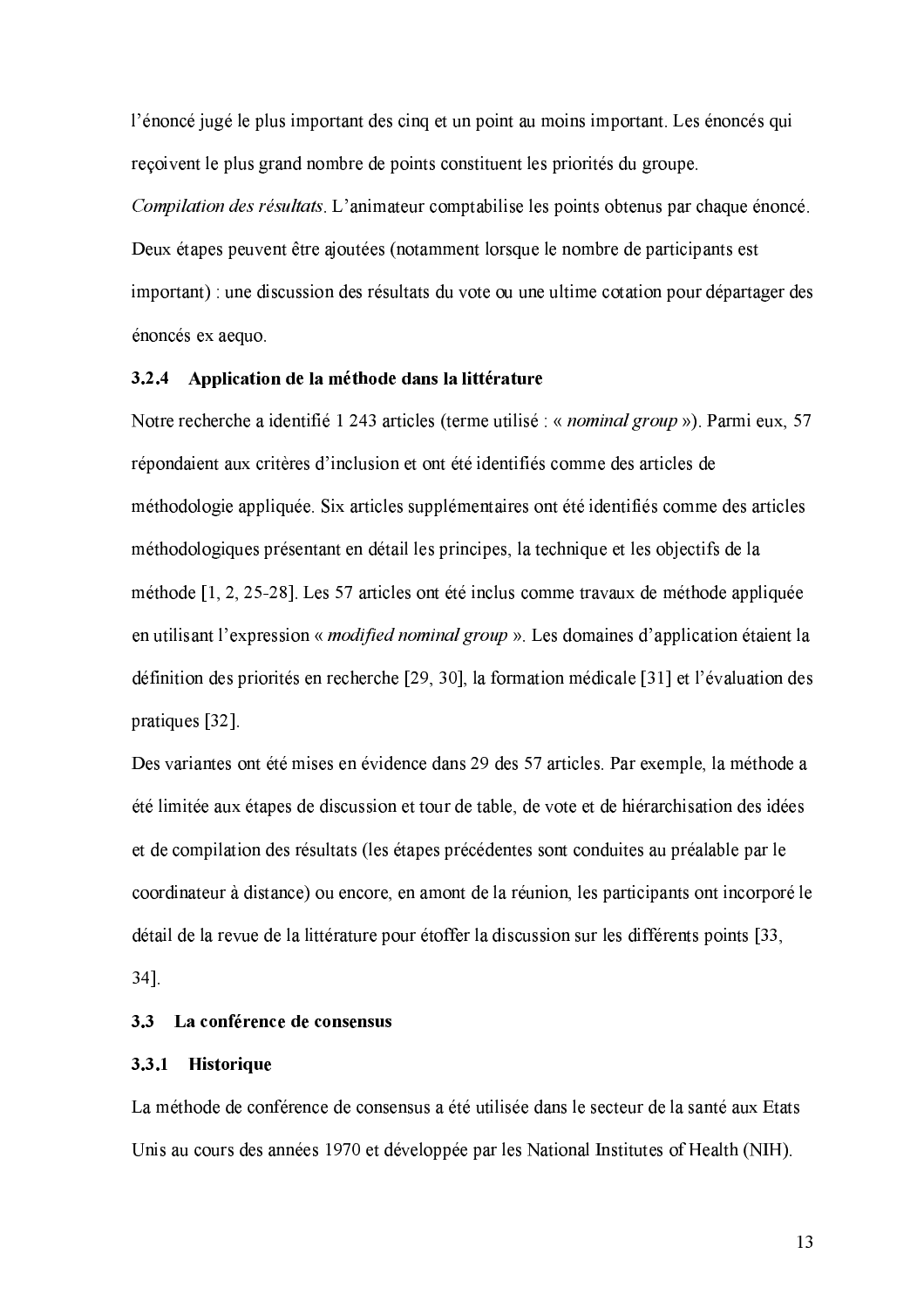}y ¡\_heq-dgXy¨,[bZ{\Wy3dg\I\IdgXy{\Wy:Y"\:¤ X/ZOv\*qbcv:YZh¦\I[bcO;v\*qb\IYLdgqbyd]\bZY sein. Elle appartenait à un programme de recherche de consensus répondant « au double souci du Congrès américain de mettre en place un système formalisé d'évaluation des innovations et d'autre part de voir les NIH se préoccuper du transfert vers les médecins praticiens des résultats issus de la recherche, lui donnant une responsabilité nouvelle dans la validation et la diffusion des innovations médicales. » Le principe reposait sur la réunion d'un jury sélectionné qui écoutait en public des experts présenter les données disponibles. Un bilan des acquis a été fourni par le jury qui a rédigé sur place un rapport et émis des recommandations ensuite largement diffusées. Des groupes d'experts médicaux s'attachent à définir par consensus la bonne utilisation de nouvelles thérapeutiques ou de nouveaux médicaments. Ces experts donnent des recommandations destinées à être reprises par  $\blacksquare$  is a straignment in the  $\blacksquare$ 

#### 3.3.2 O biectifs et grands principes

Une conférence de consensus vise à dégager au sein de la communauté concernée les points d'accord et de divergence relatifs à une intervention de santé, qu'il s'agisse d'une procédure diagnostique, d'une stratégie thérapeutique ou d'aspects liés à l'organisation du  $\cdots$  is the finite the contract of  $\cdots$  and  $\cdots$  and  $\cdots$ objectifs d'établir une synthèse des connaissances et d'être une aide à la décision. La conférence de consensus consiste en la rédaction de recommandations par un jury au terme d'une présentation publique de rapports d'experts faisant la synthèse des connaissances sur un thème précis. Le déroulement de la séance publique tient à la fois de la conférence scientifique, du débat démocratique et du modèle judiciaire.

### 3.3.3 Étapes de réalisation

Dès 1990, l'Agence Nationale pour le Développement de l'Evaluation Médicale (ANDEM) a décrit la méthode de conférence de consensus dans un guide à l'usage des professionnels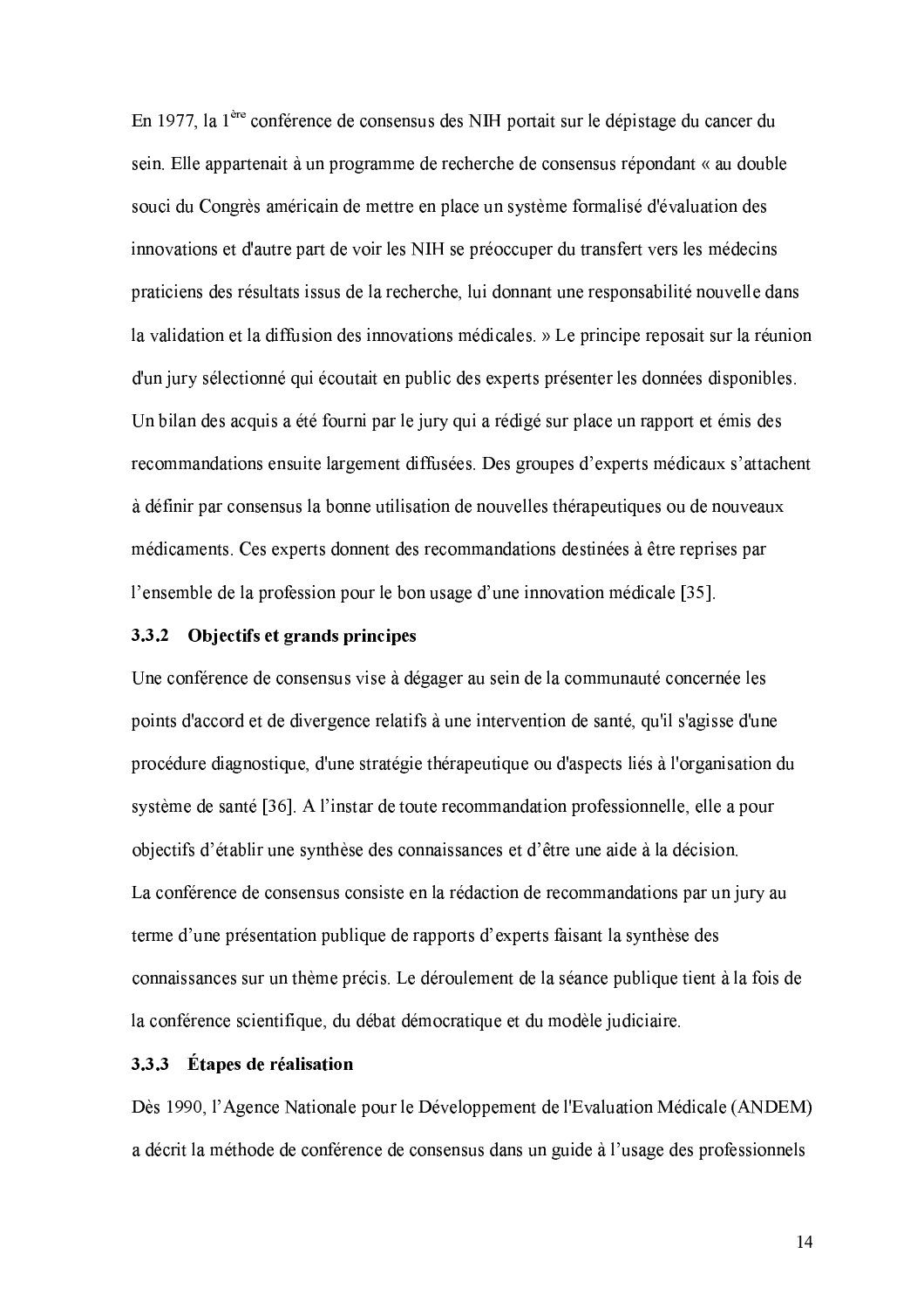[37], puis la Haute Autorité de Santé (HAS) à proposé une base méthodologique pour leur réalisation en France [38].

Le promoteur, souvent une société savante ou une institution publique, définit le thème et fournit les moyens financiers pour la mise en œuvre de la conférence de consensus. Le comité d'organisation assume la responsabilité de l'ensemble du processus et en garantit la bonne tenue. Il recrute le jury, nomme le président, prépare et organise les réunions intermédiaires, recrute les experts qualifiés, met en œuvre le plan de communication pour une couverture médiatique et organise enfin la conférence publique. Le jury est multidisciplinaire et multi professionnel, constitué de huit à seize personnes, choisies parmi des médecins, des chercheurs, des professionnels de santé non médecins, des méthodologistes, des représentants des domaines éthiques, économiques et législatifs, des représentants du grand public (associations de malades, médias...). Une analyse critique de la littérature leur est fournie par un groupe bibliographique. Le panel des experts est constitué de 12 à 15 personnes (scientifiques, ingénieurs, juristes, économistes, sociologues...) choisis par le comité d'organisation. Leur rôle est de répondre, pendant la conférence publique, aux questions du jury qui leur ont été communiquées à l'avance. La conférence publique est le point d'orgue du processus. Animée par un président de séance, elle se déroule en trois étapes, en présence et avec la participation du public : les experts répondent aux questions du jury ; le jury pose les réponses aux experts ; des questions complémentaires sont posées par le public. Puis le jury se réunit à huis clos pour élaborer le document final qui privilégie la recherche du consensus sur les questions en débat, il établit les recommandations de la manière la plus indépendante et la plus objective possible, en distinguant ce qui relève des faits scientifiques, de la présomption et de la pratique usuelle. Suite à la lecture publique du document final, les experts peuvent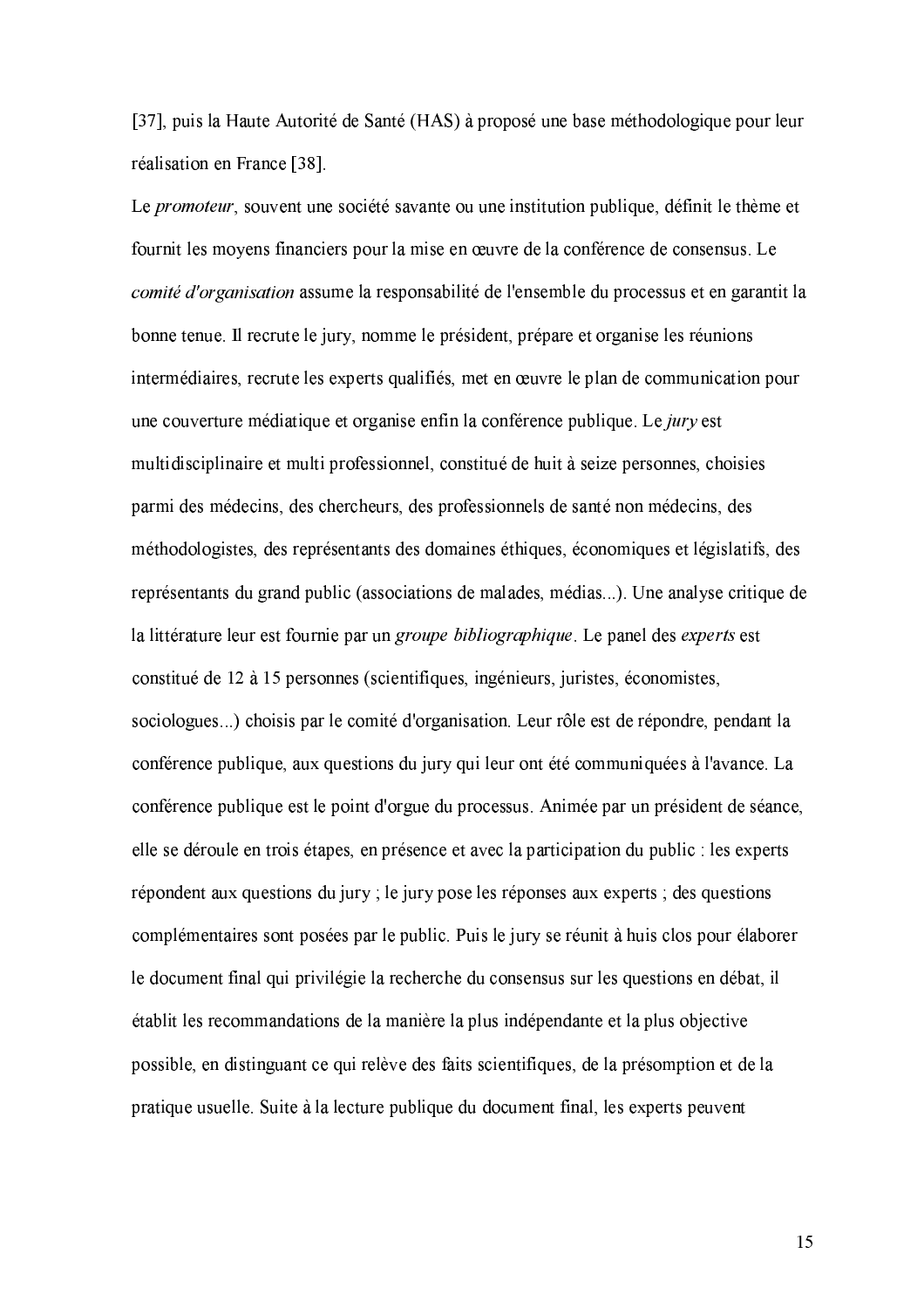intervenir pour corriger une imprécision ou une erreur factuelle, mais sans droit à influencer les opinions exprimées.

#### 3.3.4 Application de la méthode dans la littérature

La conférence de consensus est la méthode la plus utilisée en santé ; 2 238 articles ont été identifiés lors de notre recherche (Pubmed/MEDLINE : Limits ; Type of Article Consensus Development Conference; Consensus Development Conference, NIH, descripteurs identifiés par MeSH Database : Consensus Development Conference ; Consensus Development Conference, NIH; NIH Consensus Development Conference; Consensus Development Conferences as Topic; Conferences, Consensus Development as Topic; Consensus Development Conferences, NIH as Topic; NIH Consensus Development Conferences as Topic, descripteurs identifié par Thesaurus Santé Publique version 4 Conférence consensus). 135 articles répondaient aux critères d'inclusion. Seulement 3 articles étaient des articles présentant la méthode et ses fondements [35, 37, 38]. La quasitotalité des articles présentaient les résultats de conférences de consensus, majoritairement utilisées par des institutions de soins pour définir des recommandations de pratiques professionnelles [39, 40] ou faire le point sur les connaissances du domaine [41, 42]. Des évolutions et des variations dans la mise en œuvre de conférence de consensus ont été identifiés [43-46]. Au Danemark, le Parlement danois souhaitait se démarquer du modèle américain dans le domaine de l'évaluation des choix technologiques. L'un des objectifs était de réduire le décalage entre les experts, les responsables politiques et la population générale. Il s'agissait donc de concevoir des méthodes à même de prendre en compte les préoccupations, l'expérience quotidienne et les visions des citoyens, en même temps que les compétences des experts, tout en tenant compte des contraintes propres aux politiques. Les thèmes traités avec cette variante, appelée conférence de citoyens [47], sont plus vastes, ils doivent être à la fois d'intérêt public et faire l'objet de controverses aussi bien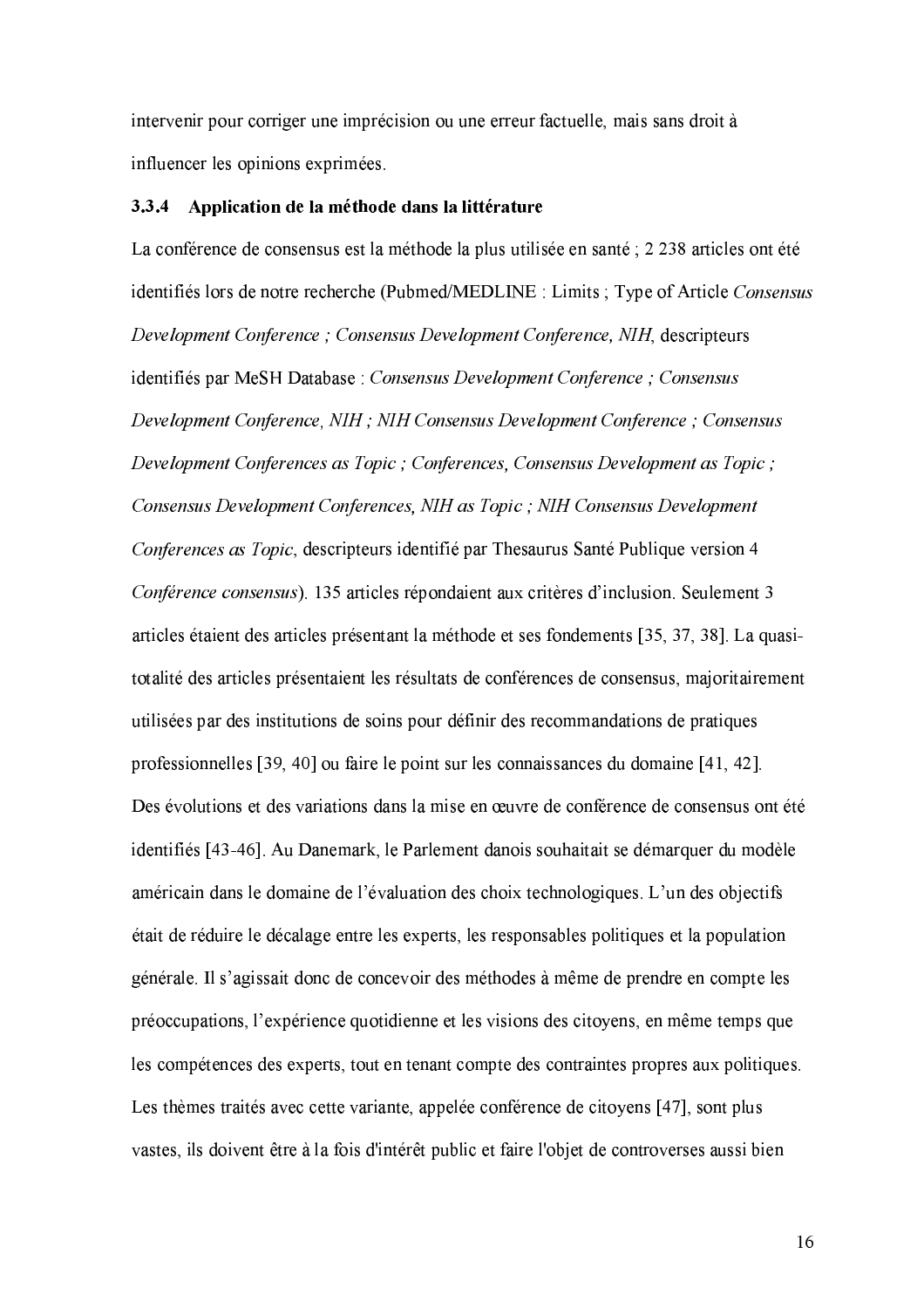dans la communauté scientifique que dans la société en général (ex : « pollution de l'air », « thérapie génique »...). D'autres méthodes ont vu le jour comme le PubliForum, version suisse des conférences de citoyen.

#### 3.4 La méthode RAND/UCLA et le consensus formalisé

### 3.4.1 Historique

Développée dans les années 80 aux Etats-Unis, principalement par la RAND Corporation et l'Université de Californie à Los Angeles [48], la méthode RAND/UCLA est bien codifiée et largement utilisée en santé publique. La méthode de consensus formalisé, publiée par la HAS, en est dérivée [49]. Elle diffère de cette méthode principalement par l'incorporation d'un groupe de lecture et de la réunion du groupe de cotation à l'issue de la consultation du groupe de lecture.

### 3.4.2 Objectifs et grands principes

La méthode RAND/UCLA est une association d'éléments des méthodes Delphi et groupe nominal [1]. L'objectif de la méthode RAND/UCLA est de dégager clairement les points de concordance, fondements des futures recommandations, et les points de discordance ou d'indécision, permettant d'orienter d'éventuels travaux de recherche ultérieurs.

Le rôle des experts est prédominant puisque l'analyse, la synthèse de la littérature et la rédaction des propositions de recommandations pour chaque champ d'application sont confiées aux experts. Une cotation itérative est utilisée par tous les experts pour favoriser la pertinence, l'objectivité et l'homogénéité du classement des propositions. La cotation individuelle des propositions de recommandations a l'avantage de permettre aux avis minoritaires de s'exprimer, de favoriser la communication et l'interactivité au sein du groupe, et d'éviter l'effet de dominance d'un expert.

### 3.4.3 Étapes de réalisation

Cette méthode suit différentes étapes [50] :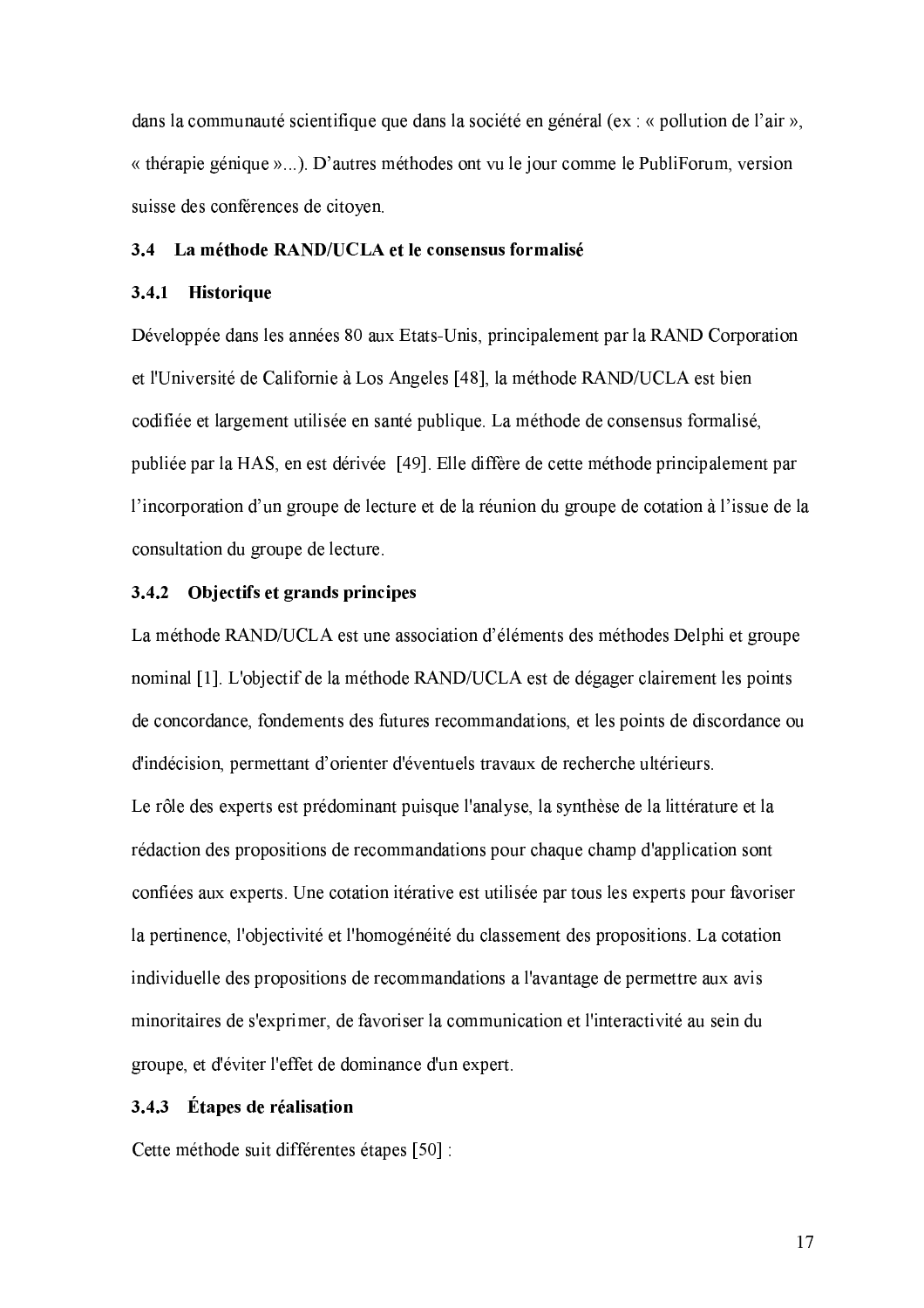- Le promoteur choisit le thème et initie la réalisation de la méthode.

- Le comité d'organisation définit le thème et les principaux champs à traiter (moins de 10) suite à une revue de littérature sur le sujet et désigne des experts

- Le groupe d'experts, lors d'une première réunion, valide le choix des différents champs à traiter et répartit les champs entre les sous-groupes d'experts.

- Chaque sous-groupe d'experts travaille de facon indépendante et effectue l'analyse, la synthèse de la littérature, rédige un texte d'argumentaire et une liste de propositions de recommandations dans le champ dont il a la responsabilité, pour l'établissement du document global qui sera ensuite soumis à l'ensemble du groupe.

- Le groupe d'experts, lors d'une seconde réunion, élabore le document global. Il s'agit d'examiner les libellés des propositions de recommandations, qui doivent être clairs, non ambigus et compréhensibles, de supprimer les redondances et de vérifier la cohérence globale et l'absence d'oublis majeurs. En principe, à cette étape, il n'y a pas de discussion sur le fond ni sur la pertinence des propositions de recommandations.

Le document global est envoyé à tous les experts et fait l'objet de cotation. Les règles de cotation sont prédéfinies et déterminent d'une part l'accord (ou le désaccord) et d'autre part le degré de convergence des avis des experts. Les réponses à chaque question ou proposition sont analysées en tenant compte d'abord de la médiane, puis de la dispersion des cotations sur l'échelle de 1 à 9. Trois zones sont définies en fonction de la place de la médiane calculée sur toutes les notes : les cotes 1 à 3 correspondent à la zone de désaccord, les cotes 4 à 6 à la zone d'indécision et les cotes 7 à 9 à la zone d'accord. Pour chaque question, le degré de convergence des avis du groupe est apprécié par la position sur l'échelle de l'intervalle borné par les cotations minimales et maximales. L'accord (ou le désaccord) est dit fort si l'intervalle est situé à l'intérieur des bornes. Si l'intervalle empiète sur une borne, l'accord (ou le désaccord) est dit faible (intervalle de 1 à 4 ou de 6 à 8 par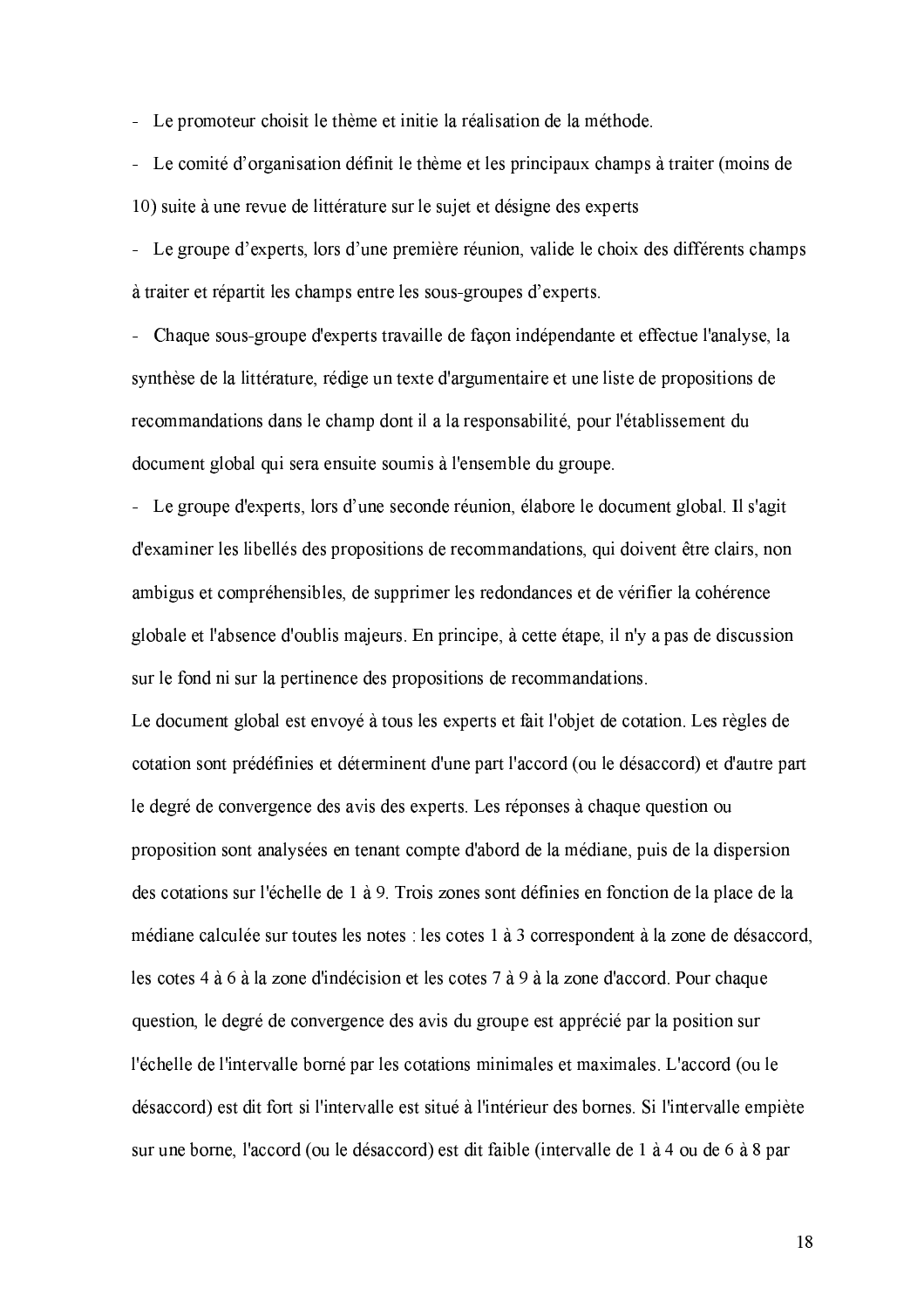exemple) [51]. Dans la méthode RAND/UCLA, une valeur extrême haute et une valeur extrême basse sont écartées.

- Pour le deuxième tour de cotation, les experts ont la connaissance de l'ensemble des réponses du groupe à chaque proposition (médiane, distribution et extrêmes avec rappel de leur propre note) et de l'argumentaire de chaque sous-groupe. A chaque tour, l'expert est libre de changer d'avis ou non (selon le principe de la méthode Delphi).

- Le groupe d'experts est réuni pour la troisième fois. L'objectif est d'identifier les propositions de recommandations pour lesquelles il y a accord, désaccord ou indécision pour aboutir au texte final de recommandations. Les résultats du deuxième tour de cotation sont présentés. Les propositions pour lesquelles il y a accord faible, désaccord ou indécision du groupe sont discutées à partir de l'argumentaire du sous-groupe concerné. A l'issue de cette discussion, une troisième cotation est réalisée individuellement par chaque expert qui est libre de changer d'avis ou non. Cette dernière cotation est le fondement de la formalisation des recommandations sur laquelle le document final est élaboré. Les points de désaccord ou d'incertitude sont identifiés, permettant notamment de définir des perspectives de recherche.

- Le texte de recommandations est rédigé par le comité d'organisation à partir des résultats du dernier tour de cotation et des argumentaires.

Les structures nationales de santé (NIH aux Etats-Unis, HAS en France...) ont développé d'autres méthodes de consensus fondées sur les méthodes Delphi, groupe nominal et RAND/UCLA. La méthode de consensus formalisé [49] fait intervenir différents acteurs : le promoteur, le groupe de pilotage, le groupe de cotation et le groupe de lecture qui donne un avis sur le fond et la forme des recommandations retenues, en particulier sur leur applicabilité, leur acceptabilité et leur lisibilité.

La méthode du consensus formalisé s'effectue en quatre phases :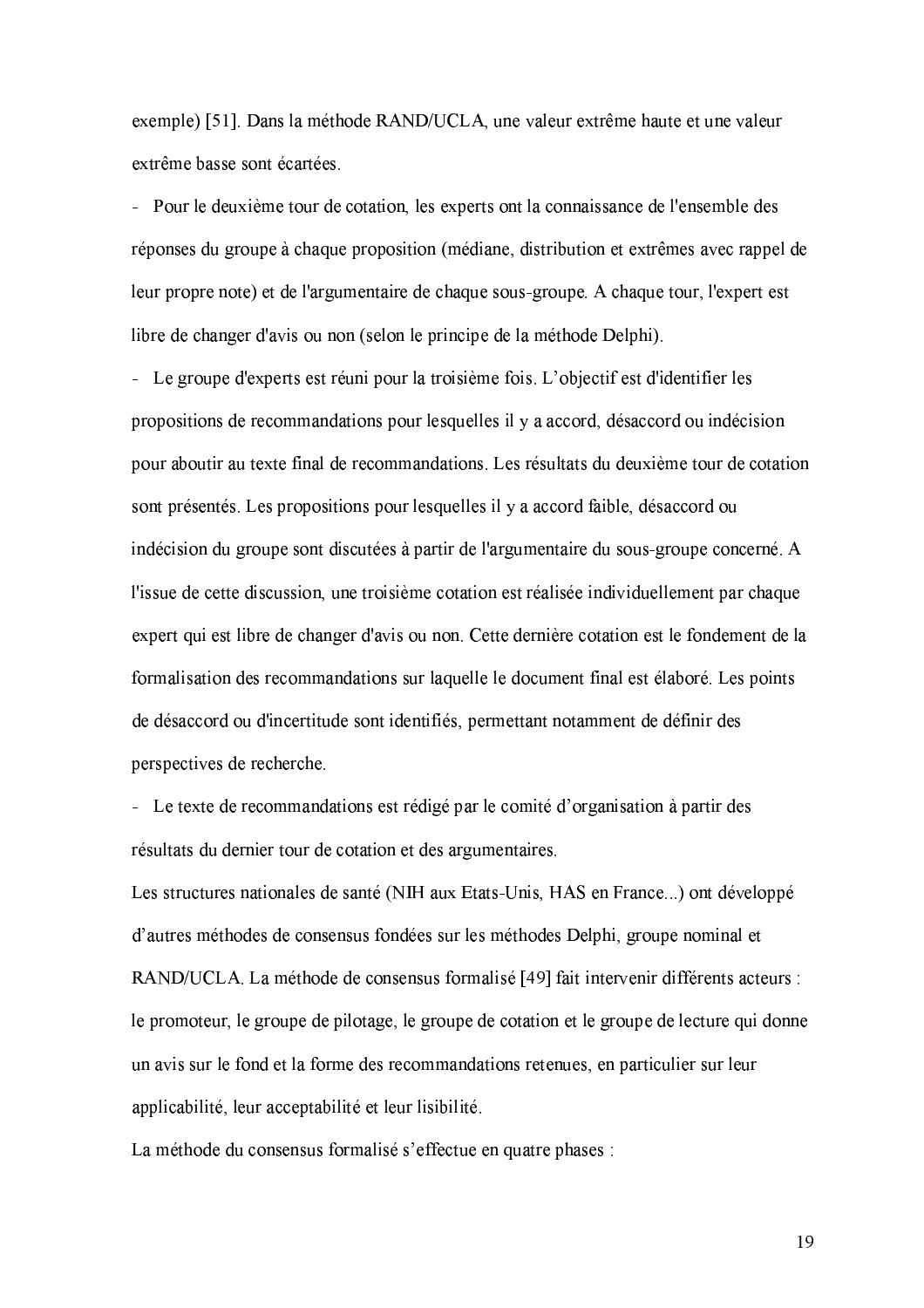- Une phase de préparation ayant pour but de délimiter le thème, d'effectuer une revue de la littérature et de produire une première série d'items (groupe de pilotage).

- Une phase de cotation (groupe de cotation) : première cotation individuelle des propositions puis réunion du groupe permettant de discuter des résultats, seconde cotation individuelle selon une échelle de cotation.

 $-$ Une phase d'évaluation (groupe de lecture).

- Une phase de finalisation du texte (groupe de pilotage).

#### 3.4.4 Application des méthodes dans la littérature

 $\epsilon$  ,  $\epsilon$  ,  $\epsilon$  ,  $\epsilon$  ,  $\epsilon$  ,  $\epsilon$  ,  $\epsilon$  ,  $\epsilon$  ,  $\epsilon$  ,  $\epsilon$  ,  $\epsilon$  ,  $\epsilon$  ,  $\epsilon$  ,  $\epsilon$  ,  $\epsilon$  ,  $\epsilon$  ,  $\epsilon$  ,  $\epsilon$  ,  $\epsilon$  ,  $\epsilon$  ,  $\epsilon$  ,  $\epsilon$  ,  $\epsilon$  ,  $\epsilon$  ,  $\epsilon$  ,  $\epsilon$  ,  $\epsilon$  ,  $\epsilon$  ,  $\epsilon$  ,  $\epsilon$  ,  $\epsilon$  ,  $\epsilon$ d'inclusion. 2 articles ont été identifiés comme étant des articles méthodologiques [48, 50]. La méthode RAND/UCLA est utilisée dans le domaine de la santé publique notamment pour la définition de pratiques professionnelles [52, 53] et l'évaluation de nouvelles  $\blacksquare$  in the  $\blacksquare$  and  $\blacksquare$  is the  $\blacksquare$  $\delta$  if  $\delta$  and  $\delta$  and  $\delta$ YyqbZ:v;cedgh\±r~[wv;f3XXheXc¦Y\ ¡T lqr[wv;fX\I\IdXy9\gy;Y5¨;XZ,rqghjcO9[I\;v5Z\*cªy3dgcªqgh\gr~\Wyv  $Y$  y i i i i i i  $Y$ pratiques professionnelles  $[56]$ .

#### - -Validité des méthodes de consensus

Le nombre d'études visant à valider les méthodes de consensus, par rapport aux autres approches d'aide à la décision, est extrêmement faible relativement à leur fréquence d'utilisation. Au début des années 1970, des études ont montré la plus grande validité d'un consensus de groupe par rapport à l'élaboration individuelle de connaissances [57]. Des travaux ont comparé les méthodes de consensus à des groupes non structurés fonctionnant sur des interactions directes. Une recherche psychométrique menée par Delbecq et Van de Ven auprès de 420 participants [2] a démontré une nette supériorité de la technique Delphi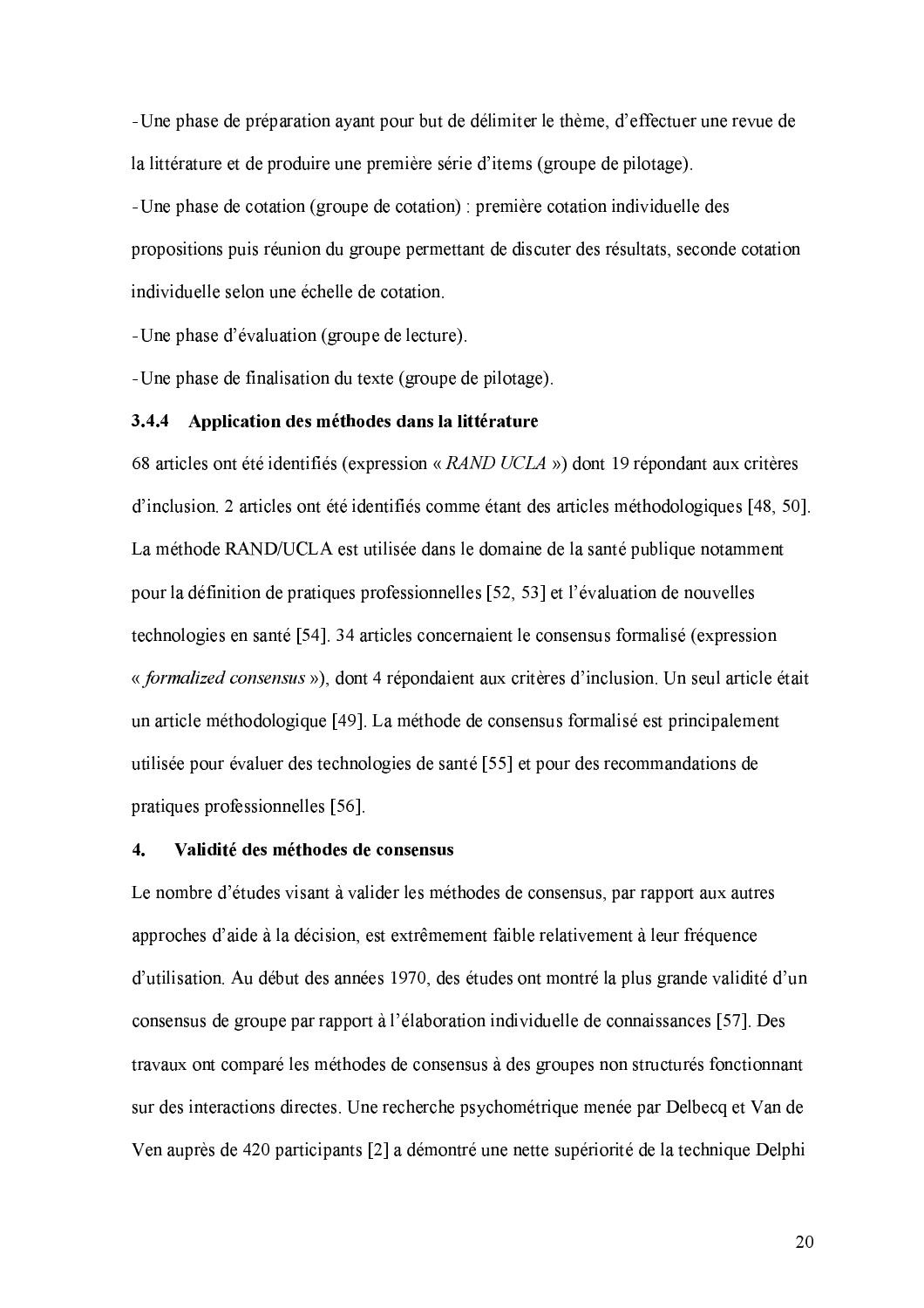et du groupe nominal sur le groupe non structuré et une légère supériorité du groupe nominal sur Delphi par rapport à la quantité des idées exprimées et à la satisfaction éprouvée par les participants dans les processus de prise de décision en groupe. Les 420 participants étaient répartis en 20 groupes de 7 personnes pour chacune des trois techniques. Ils venaient du même milieu, une université du Middle West, et ils avaient une égale connaissance du problème qui leur était soumis. Les groupes hétérogènes étaient constitués d'étudiants, de professeurs et d'administrateurs. Les deux critères d'efficacité étaient la quantité d'idées exprimées et la satisfaction des participants.

D'autres études ont aussi mis en avant l'efficacité des méthodes Delphi et du groupe nominal [26, 58, 59]. Nous n'avons pas retrouvé d'études traitant de la validité des méthodes Delphi et groupe nominal dans le domaine de la santé à l'inverse de travaux concernant la méthode RAND/UCLA [54, 60]. Pour cette dernière, un article étudie la reproductibilité de la définition du caractère approprié de soins médicaux par des groupes de médecins appliquant de façon indépendante cette méthode [61]; un autre met en avant les incertitudes concernant la validité de la méthode lorsqu'il s'agit de décider de la prise en charge de patients [62]. Un dernier enfin conclut que, malgré ses faiblesses, la méthode permet de définir des recommandations cliniques [63]. L'exemple de l'endoscopie digestive a été particulièrement bien étudié [64, 65].

#### 5. **Discussion**

Toutes les méthodes sont précisément décrites dans la littérature et comprennent des fondements communs tels que la définition du sujet, la sélection des experts et un processus d'interactions interpersonnelles directes ou à distance. La cotation, pour hiérarchiser les propositions, est parfois utilisée. Il existe de nombreuses variantes aux définitions originelles de ces méthodes mais peu de travaux de validation.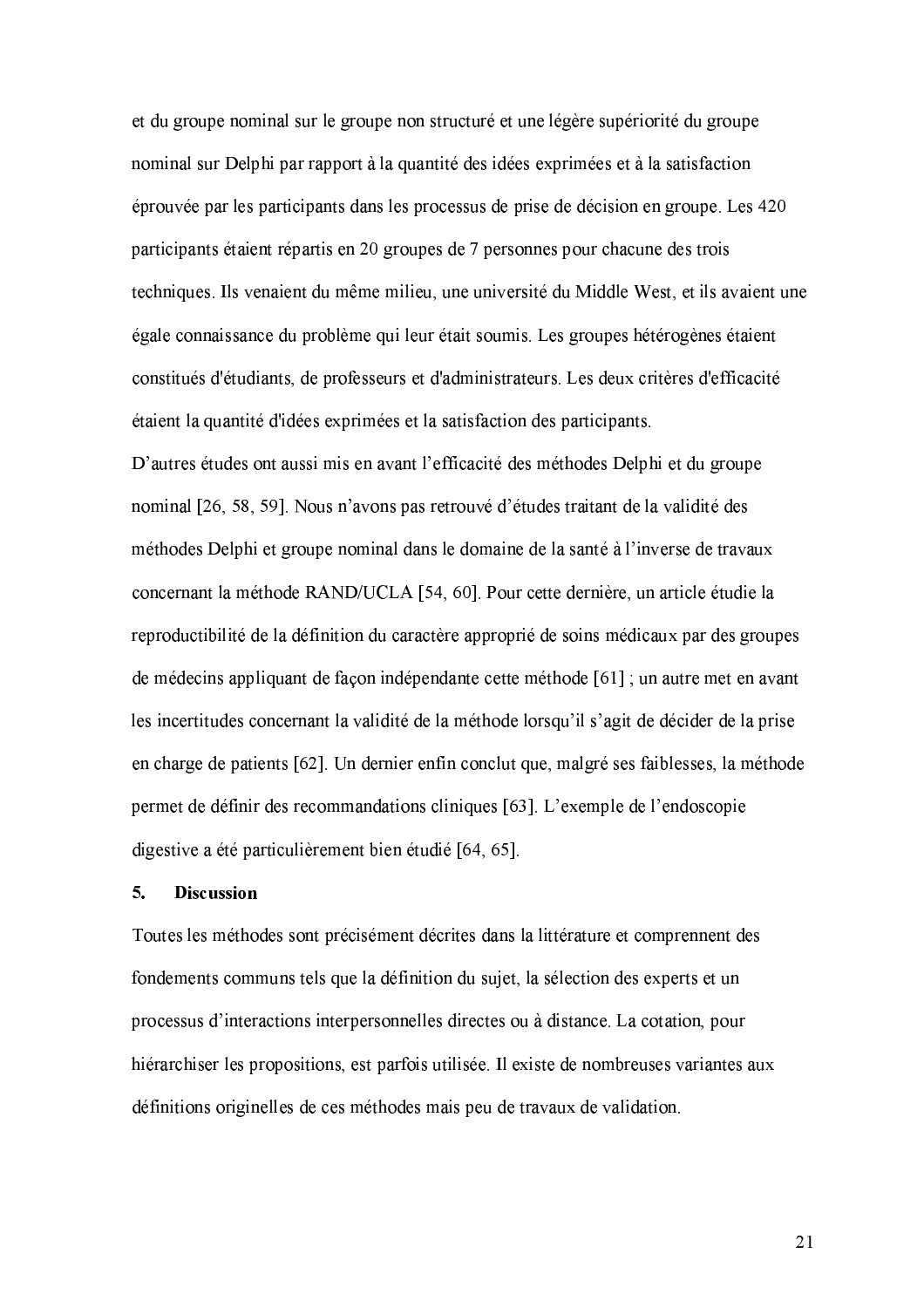Pour répondre à nos objectifs, une revue exhaustive ne paraissait pas nécessaire et pour des raisons pratiques, seuls les articles aux textes en accès libre ont été étudiés. Ceux-ci étaient suffisants pour couvrir les variantes connues et vraisemblablement les différents types d'applications des méthodes de consensus. Une seule commande a été nécessaire, concernant les articles décrivant la méthode de l'Imen-Delphi. Nos objectifs ne rendaient pas non plus utile la réalisation d'une double lecture indépendante.

Les modalités de mise en œuvre des méthodes de consensus sont précisément décrites dans les articles originaux ou des textes de référence. Les différentes étapes de réalisation des méthodes sont présentées dans le tableau 1. Même si leur utilisation doit s'adapter au contexte, aux objectifs et aux contraintes locales, leurs grands principes doivent être respectés. Or des exemples dans la littérature montrent que les méthodes peuvent être galvaudées à tel point que ces travaux n'ont de commun avec les méthodes d'origine que leur dénomination. On peut même s'interroger sur le fait que la littérature actuelle ne soit pas « l'arbre qui cache la forêt », car la plupart des résultats issus de consensus n'est pas publiée. Malgré le fait que nous n'ayons pas fait la revue exhaustive de la littérature, les quelques articles cités illustrent que les méthodes de consensus sont utilisées au prix de distorsions parfois importantes de la méthode originale, alors même qu'elles s'en prévalent directement. Ce constat pose la question de la validité des résultats.

Cette hétérogénéité des pratiques, qui contraste avec celles prévalant dans les autres méthodes d'élaboration de connaissance, entretient certainement la suspicion de la communauté scientifique sur ces méthodes. Plusieurs raisons concourent à cela : le manque de rigueur dans l'utilisation des méthodes, l'absence de description précise du processus d'obtention du consensus dans ces publications et le manque de travaux de validation. La validité de ces méthodes est en effet peu étudiée alors que leur intérêt apparaît de plus en plus grand. Proposées comme légitimes lorsque les autres approches sont inappropriées,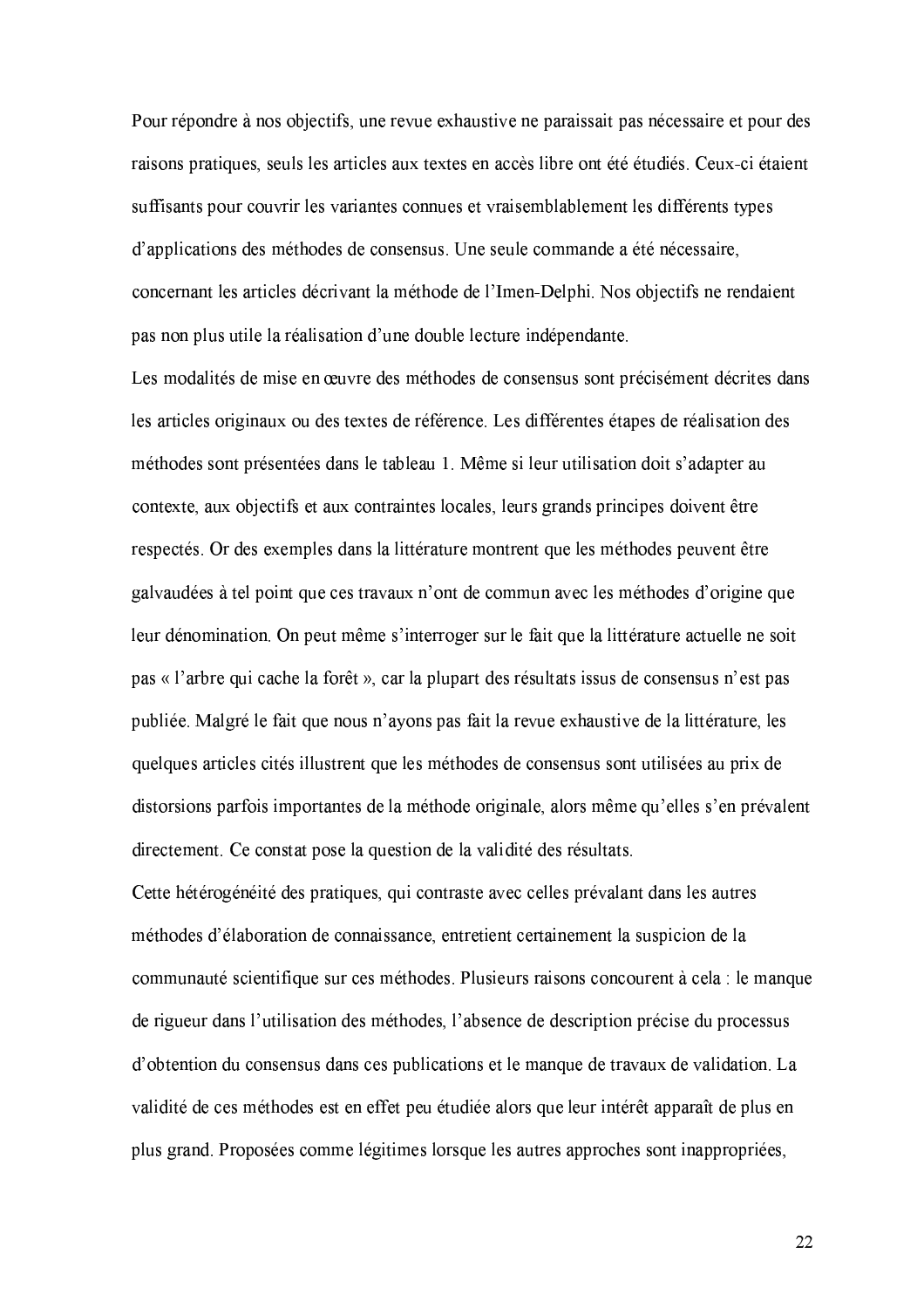elles pourraient être préférées aux autres approches même si ces dernières sont faisables, car elles sont moins coûteuses et plus rapides [66]. Pour favoriser leur utilisation, il serait souhaitable que des travaux de validation soient menés dans les grands domaines d'application de ces méthodes et particulièrement dans le domaine de la santé.

#### **Références**

- $1<sup>1</sup>$ Jones J. Hunter D. Consensus methods for medical and health services research. BMJ 1995;311: 376-80.
- $2.$ Delbecq AL, Van de Ven AH, Gustafson DH, editors. Group techniques for program planning: A guide to nominal group and Delphi processes. Glenview: Scott, Foresman; 1975.
- $3<sub>1</sub>$ Martino J. Technological Forecasting for Decision Making. New York: McGraw-Hill: 1993.
- $\overline{4}$ . Johnson DE, Meiller, L. R., Miller, L. C., & Summers, G. F. Needs assessment: Theory and methods. Ames: Iowa State University Press.; 1987.
- 5. Welty G. Problems of Selecting Experts for Delphi Exercises. Academy of Management Journal, 1972;15: 121-4.
- 6. Kaplan A, Girshick M, Skogstad A. The Prediction of Social and Technological Events. Public Opinion Quarterly. 1950;XIV: 93-110.
- $7<sub>1</sub>$ Gordon TJ, Helmer O. Report on a Long Range Forecasting Study. Santa Monica, California: Rand Corporation; 1964. Report No.: R-2982.
- Dalkey N. The Delphi Method: an experimental study of group opinion. Santa 8. Monica: Rand Corporation; 1969. Report No.: RM-5888-PR.
- 9. Adler M, Ziglio E. Gazing into the Oracle : the delphi method and its application to social policy and public health. London: Jessica Kingsley Publisher; 1996.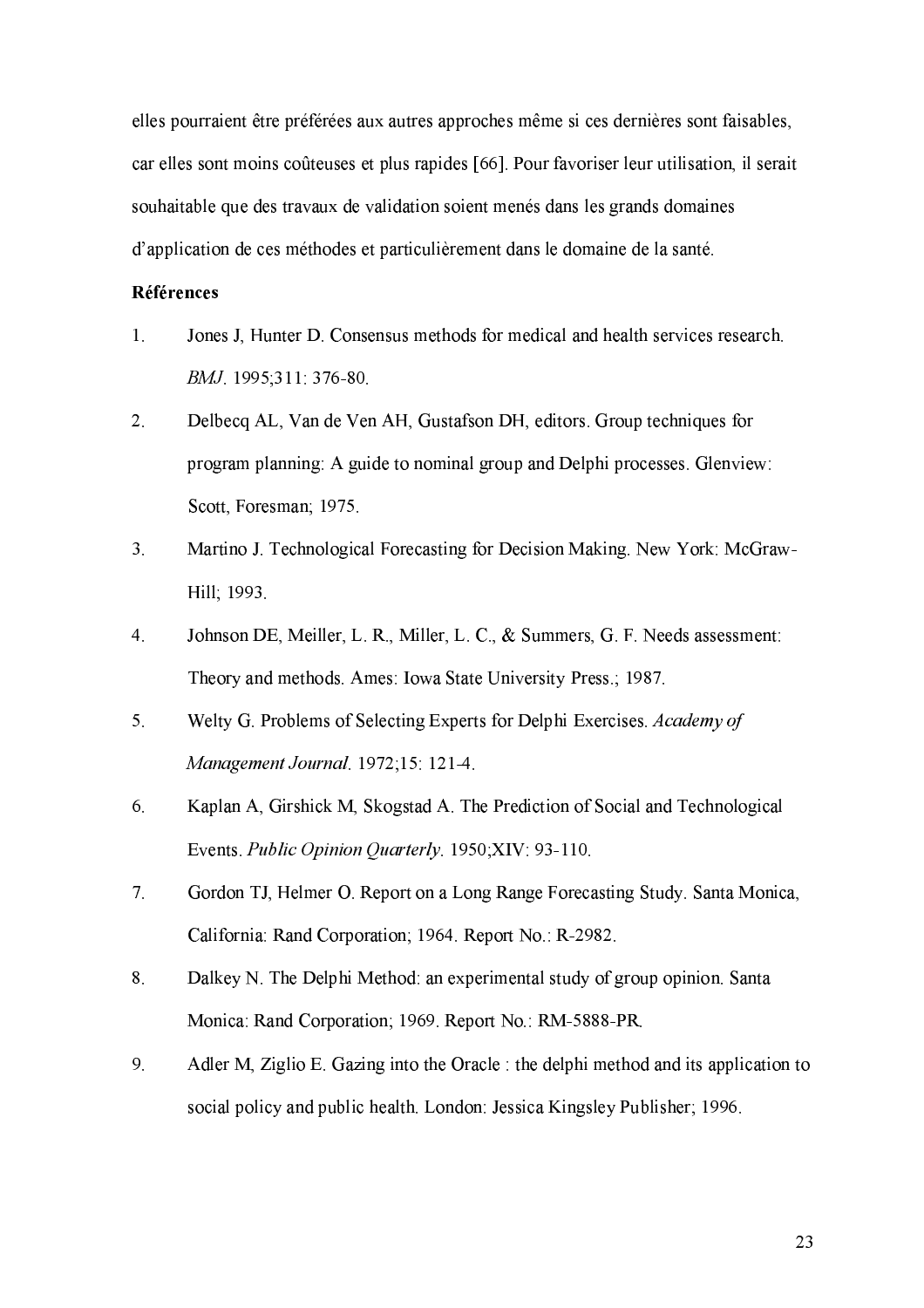- 10. Rowe G, Wright G. The Delphi technique as a forecasting tool: issues and analysis. Int J Forecast. 1999;15: 353-75.
- Fink A, Kosecoff J, Chassin M, Brook R. Consensus methods: characteristics and 11. guidelines for use Am J Public Health. 1984;74: 979-83.
- 12. Fowles J. Handbook of futures research. Connecticut: Greenwood Press; 1978.
- Linstone H, Turoff M, The Delphi Method, techniques and applications. Addison  $13<sub>1</sub>$ Wesley Publisching ed; 1975.
- 14. Brockoff K. The performance of forecasting groups in computer dialogue and faceto-face discussion dans Linstone H.A. et Turroff M. In: Addison-Wesley, editor. The Delphi Method : Techniques and Applications; 1975.
- 15. Annells, DeRoche, Koch, Lewin, Lucke. A Delphi study of district nursing research priorities in Australia. Appl Nurs Res. 2005;18: 36-43.
- 16. De Villiers MR, De Villiers PJ, Kent AP. The Delphi technique in health sciences education research. Medical Teacher. 2005;27: 639-43.
- $17.$ Schaller G, Fournier P. Les priorités de prévention en santé mentale à Genève : une enquête par méthode Delphi. Santé Publique. 1998;10: 191-201.
- 18. Cook C, Brismee JM, Sizer J, Phillip S. Subjective and objective descriptors of clinical lumbar spine instability: A Delphi study. *Manual Therapy*. 2006;11: 11-21.
- 19. Richard S, Rawal S, Martin D. An ethical framework for cardiac report cards: a qualitative study. BMC Medical Ethics. 2005;6: 3.
- Ferri CP, Prince M, Brayne C, Brodaty H, Fratiglioni L, Ganguli M, et al. Global 20. prevalence of dementia: a Delphi consensus study. The Lancet. 2005;366: 2112-7.
- $21.$ Keeney S, Hasson F, McKenna H. Consulting the oracle: ten lessons from using the Delphi technique in nursing research. J Adv Nurs. 2006;53: 205-12.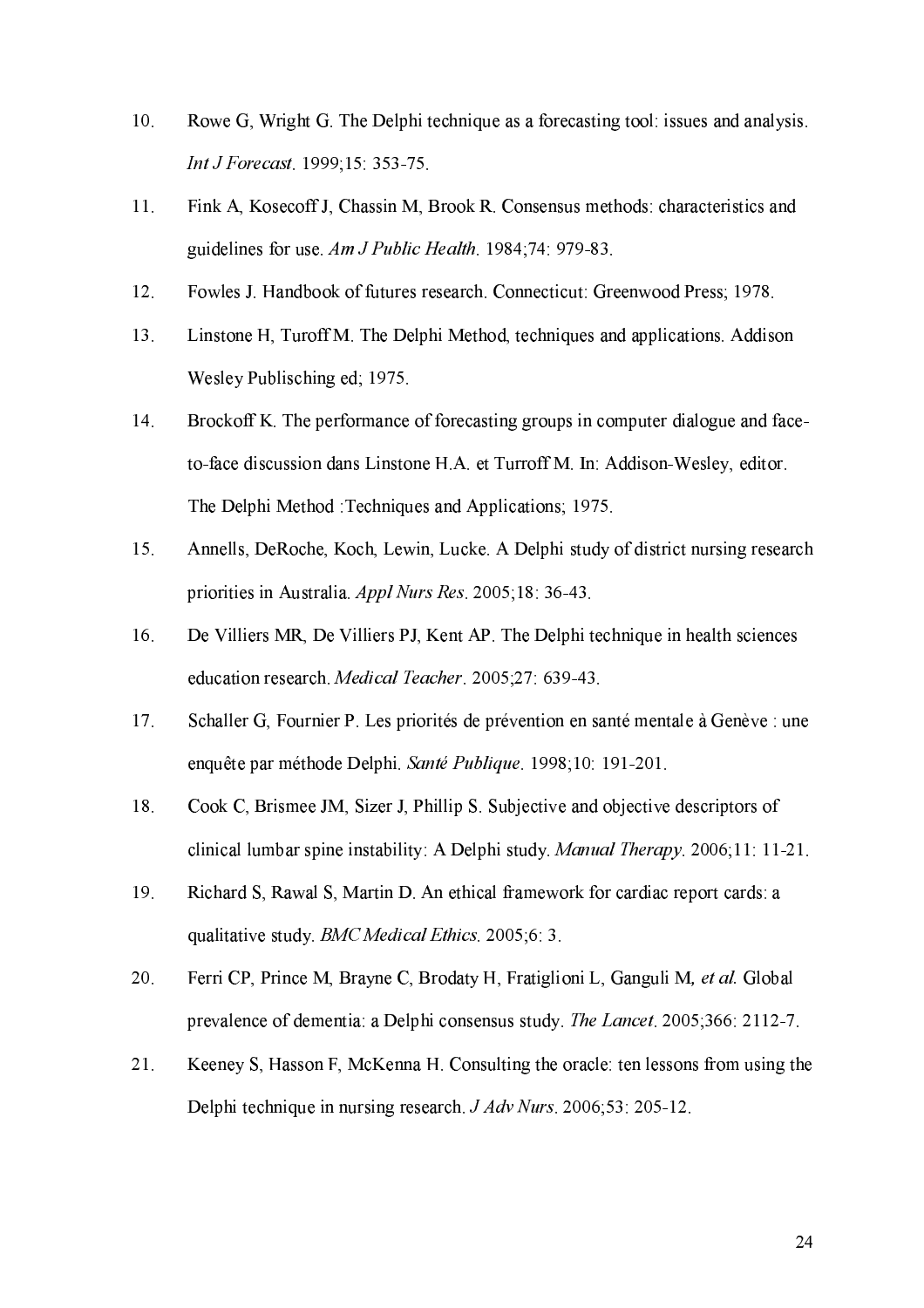- 22. Tugwell P, Sitthi-Amorn C, Hatcher-Roberts J, Neufeld V, Makara P, Munoz F, et al. Health Research Profile to assess the capacity of low and middle income countries for equity-oriented research. BMC Public Health. 2006;6: 151.
- 23. Passig D. Imen-Delphi : A Delphi variant procedure for emergence (L'Imen-Delphi émergence d'une variante de la procédure Delphi). Human Organ. 1997;56: 53-63.
- 24. Passig D, Sharbat A. The Imen-Delphi procedure in practice. Systems Research and Behavioral Science, 2004;21: 187-91.
- 25. Delbecq AL, Van de Ven AH. A group process model for problem identification and program planning. J Appl Behav Sci. 1971;7: 466-92.
- 26. Van de Ven A, Delbecq A. Nominal versus interacting group processes for committee decision-making effecttiveness. Acad Manage J. 1971;14: 203-11.
- 27. Fitzpatrick R, Boulton M. Qualitative methods for assessing health care. Qual Health Care 1994;3: 107-13
- 28. Glaser EM. Using Behavioral Science Strategies for Defining the State-of-the-Art. J Appl Behav Sci. 1980;16: 79-92.
- 29. Elwyn G, Edwards A, Iredale R, Davies P, Gray J. Identifying future models for delivering genetic services: a nominal group study in primary care. BMC Family Practice 2005;6:14.
- 30. Vella K, Goldfrad C, Rowan K, Bion J, Black N. Use of consensus development to establish national research priorities in critical care. BMJ. 2000;320: 976-80.
- $31.$ Lloyd-Jones G, Fowell S, Bligh JG. The use of the nominal group technique as an evaluative tool in medical undergraduate education. *Med Educ*. 1999;33: 8-13.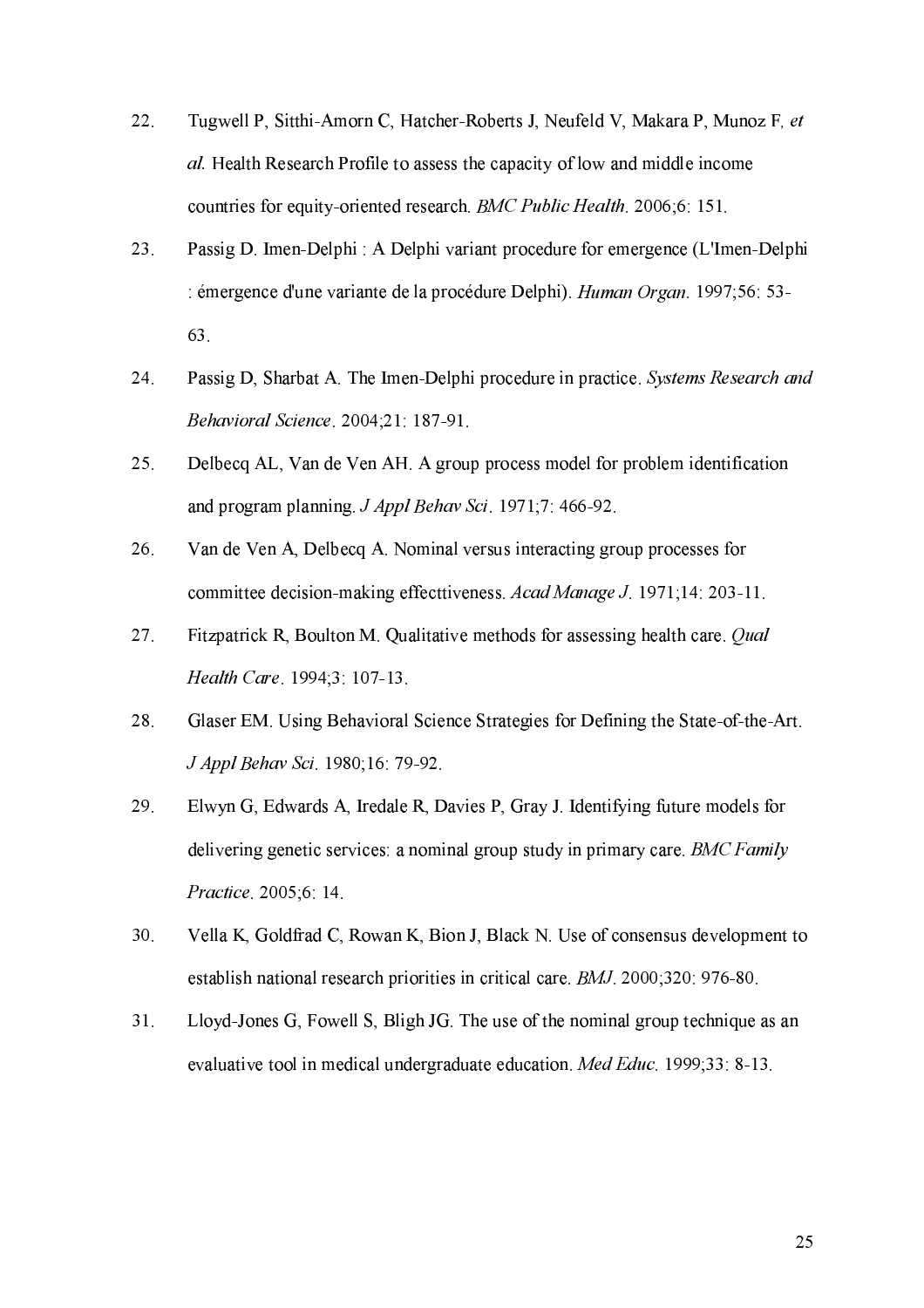- 32. Potter M, Gordon S, Hamer P. The nominal group technique : a useful consensus methodology in physiotherapy research. Journal of Physiotherapy. 2004;32: 126-30.
- 33. Levine DA, Saag KG, Casebeer LL, Colon-Emeric C, Lyles KW, Shewchuk RM. Using a modified nominal group technique to elicit director of nursing input for an osteoporosis intervention, J Am Med Dir Assoc, 2006;7: 420-5.
- 34. Aspinal F, Hughes R, Dunckley M, Addington-Hall J. What is important to measure in the last months and weeks of life?: A modified nominal group study. Int J Nurs Stud. 2006;43: 393-403.
- 35. Ferguson J. The NIH consensus development program. Jt Comm J Qual Improv. 1995;21:332-6.
- 36. Rotondi AJ, Kvetan V, Carlet J, Sibbald WJ. Consensus conferences in critical care medicine. Methodologies and impact. Crit Care Clin. 1997;13: 417-39.
- 37. Guide pratique pour la réalisation d'une conférence de consensus. Paris: ANDEM; 1992.
- 38. Carpentier F. Pazart L. Durocher A. Dosquet P. Fleurette F. H M. Les conférences de consensus : base méthodologique pour leur réalisation en france. ANAES, service recommandations professionnelles. 1999.
- 39. Sherman M, Bain V, Villeneuve JP, Myers RP, Cooper C, Martin S, et al. The management of chronic viral hepatitis: A Canadian consensus conference 2004. Can J Infect Dis Med Microbiol. 2004;15: 313-26.
- 40. Greig B, Oldaker T, Warzynski M, Wood B. 2006 Bethesda International Consensus recommendations on the immunophenotypic analysis of hematolymphoid neoplasia by flow cytometry: recommendations for training and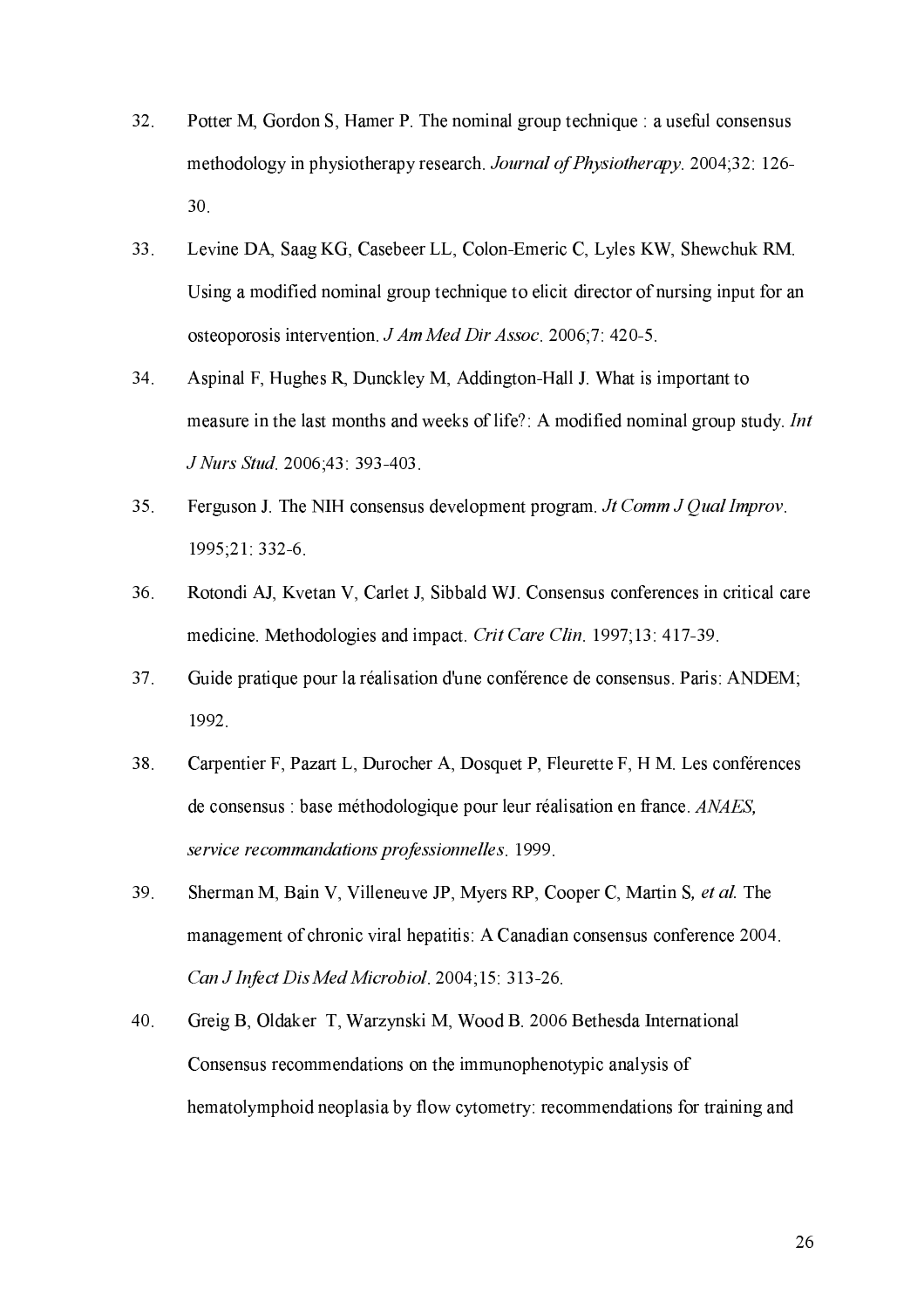education to perform clinical flow cytometry. Cytometry B Clin Cytom. 2007;72:  $23 - 33$ .

- 41. Grivas TB, Wade MH, Negrini S, O'Brien JP, Maruyama T, Hawes MC, et al. SOSORT consensus paper: school screening for scoliosis. Where are we today? Scoliosis 2007;26: 17.
- 42. Sulkowski M, Benhamou Y. Therapeutic issues in HIV/HCV-coinfected patients. J Viral Hepat. 2007;14: 371-86.
- 43. Kahan J, Kanouse D, Winkler J. Stylistic variations in National Institutes of Health consensus statements, 1979-1983. Int J Technol Assess Health Care. 1988;4: 289-304.
- 44. Wortman PM, Vinokur A, Sechrest L. Do Consensus Conferences Work? A Process Evaluation of the NIH Consensus Development Program. Journal of Health Politics Policy and Law. 1988;13: 469-98.
- 45. Ferguson J. The NIH Consensus Development Program. The evolution of guidelines. Int J Technol Assess Health Care. 1996;12: 460-74.
- 46. McGlynn E, Kosecoff J, Brook R. Format and conduct of consensus development conferences. Multi-nation comparison. Int J Technol Assess Health Care. 1990;6: 450-69
- 47. Bourg D, Boy D. Conférence de citoyens, mode d'emploi: Charles Léopold Mayer; 2005.
- 48. Fitch K, Bernstein S, Aguilar M, Burnand B, LaCalle J, Lazaro P, et al. The RAND/UCLA Appropriateness Method User's Manual. Santa Monica: Rand Corporation; 2001. Report No.: 1. MR-1269-DG-XII/RE.
- 49. Bases méthodologiques pour l'élaboration de recommandations professionnelles par consensus formalisé. Paris: HAS; 2006.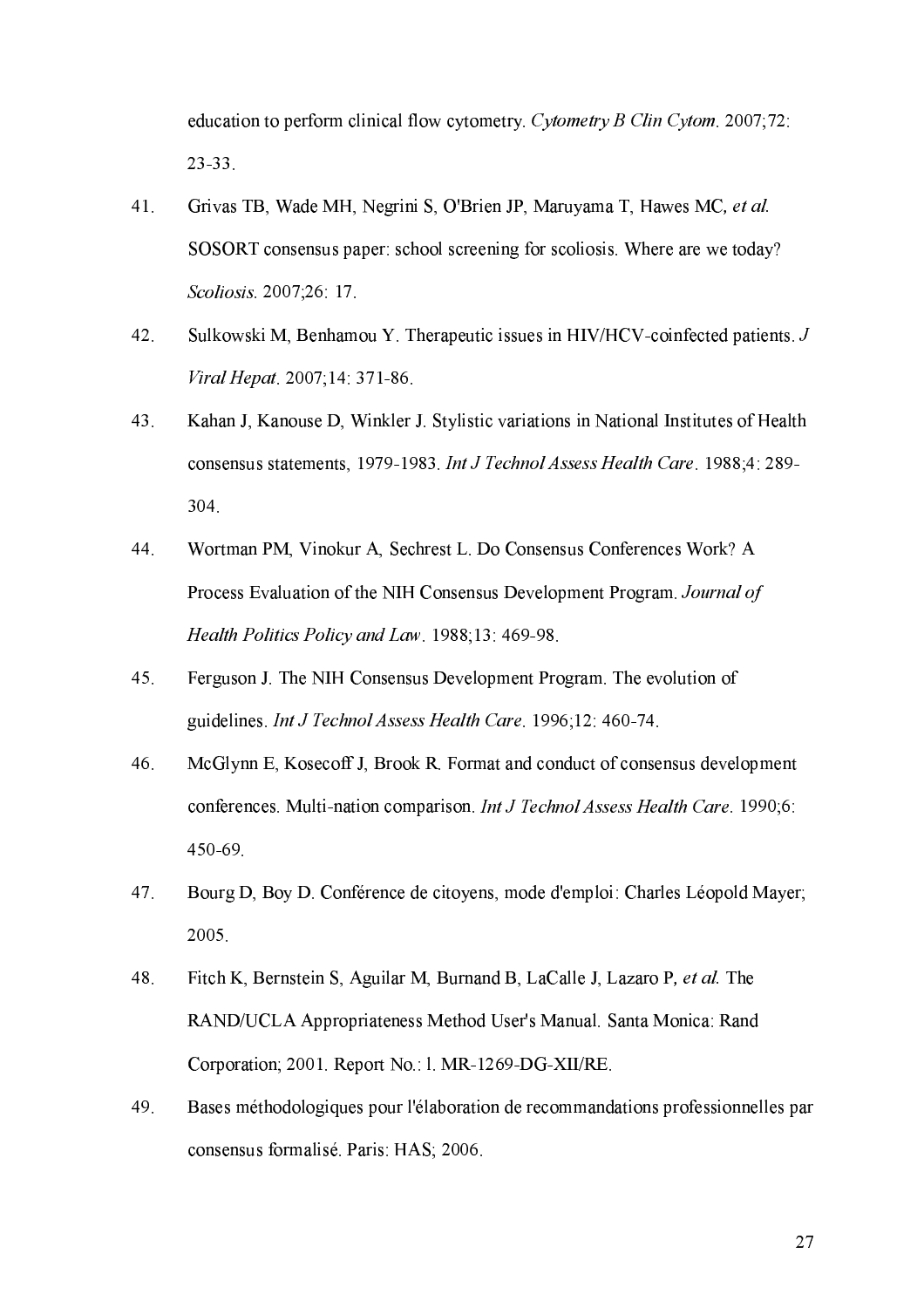- Brook RH. The RAND/UCLA Appropriateness Method. In: McCormick KA MS, 50. Siegel RA, editor. Methodology perspectives. Rockville (MD): Public Health Service, US Department of Health and Human Services; 1994. p. 59-70.
- 51. Diehl J, Garrigues V, Guidet B, Jonquet O, Jouvet P, Joye F, et al. Méthodologie de recommandations d'experts: Bureau du Consensus Société de Réanimation de Langue Française (SRLF); 2002.
- Park R, Fink A, Brook R, Chassin M, Kahn K, Merrick N, et al. Physician ratings 52. of appropriate indications for three procedures: theoretical indications vs indications used in practice. Am J Public Health. 1989;79: 445-7.
- Hunter D, McKee C, Sanderson C, Black N. Appropriate indications for 53. prostatectomy in the UK-results of a consensus panel. *J Epidemiol Community* Health. 1994;48: 58-64.
- 54. Shekelle PG, Park RE, Kahan JP, Leape LL, Kamberg CJ, Bernstein SJ. Sensitivity and specificity of the RAND/UCLA Appropriateness Method to identify the overuse and underuse of coronary revascularization and hysterectomy. J Clin Epidemiol. 2001;54: 1004-10.
- 55. Consensus formalisé d'experts sur les indications de radiographie "grand champ". Paris: ANAES, Service évaluation des technologies; 2003.
- 56. Prise en charge de l'hémochromatose liée au gène HFE (Hémochromatose de type 1). Paris: HAS, Service des recommandations professionnelles; 2005.
- Gustafson DH, Shukla RK, Delbecq A, Walster GW. A comparative study of 57. differences in subjective likelihood estimates made by individuals, interacting groups, Delphi groups, and nominal groups. Organizational Behavior and Human Performance 1973;9: 280-91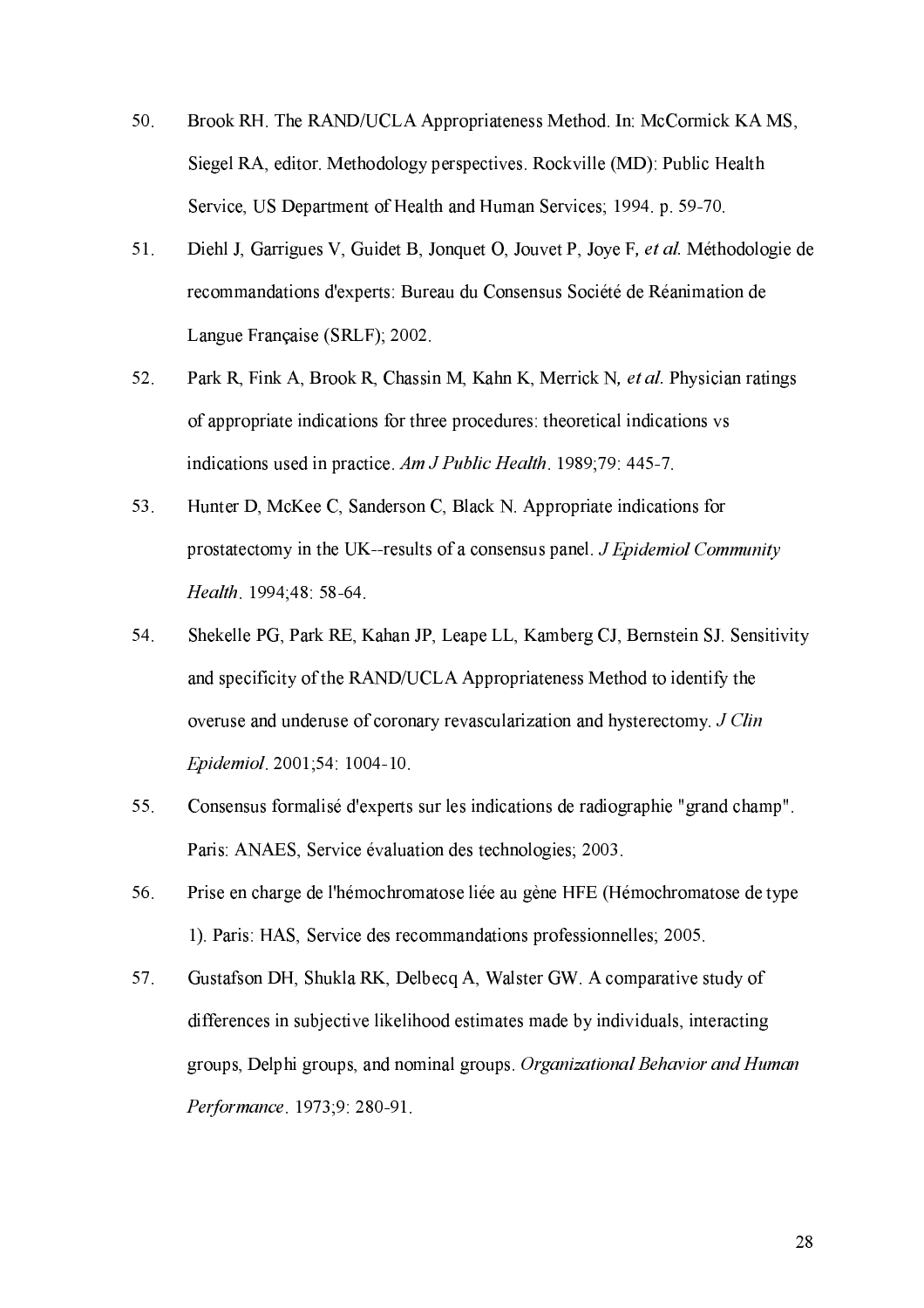- 58. Van de Ven AH, Delbecq A. The effectiveness on nominal, Delphi and interacting group decision making processes. Academy of Management Journal. 1974;17: 605-21.
- Riggs WE. The Delphi technique: An experimental evaluation. Technological 59. Forecasting and Social Change, 1983;23: 89-94.
- 60. Shekelle P, Chassin M, Park R. Assessing the predictive validity of the RAND/UCLA appropriateness method criteria for performing carotid endarterectomy. Int J Technol Assess Health Care. 1998;14: 707-27.
- 61. Vader J-P, Burnand B, Froehlich F, Larequi-Laubert T, Pache I, Gonvers JJ. Indications à l'endoscopie digestive supérieure : Comparaison de critères américains et suisses. Médecine et hygiène. 1997;55: 2329-33.
- 62. Simonet ML. Adéquation des soins : Qu'en est-il du patient ? Médecine et hygiène. 1999;57: 2094-7.
- 63. Sarasin FP. Méthodes de mesure de l'adéquation des soins et recommandations pour la pratique clinique. Médecine et hygiène. 1999;57: 2098-102.
- 64. Froehlich F, Pache I, Burnand B, VADER J-P, Fried M, Kasecoff J. Underuse of upper gastrointestinal endoscopy. Gastroenteroly. 1997;112: 690-7.
- 65. Burnand B, Vader J, Froehlich F, Dubois R, Brook R, Gonvers J. Reliability of panel-based guidelines for colonoscopy : an international comparison. Gastrointest Endosc. 1998;47.
- Pope C, Mays N. Qualitative Research: Reaching the parts other methods cannot 66. reach: an introduction to qualitative methods in health and health services research. BMJ 1995;311: 42-5.